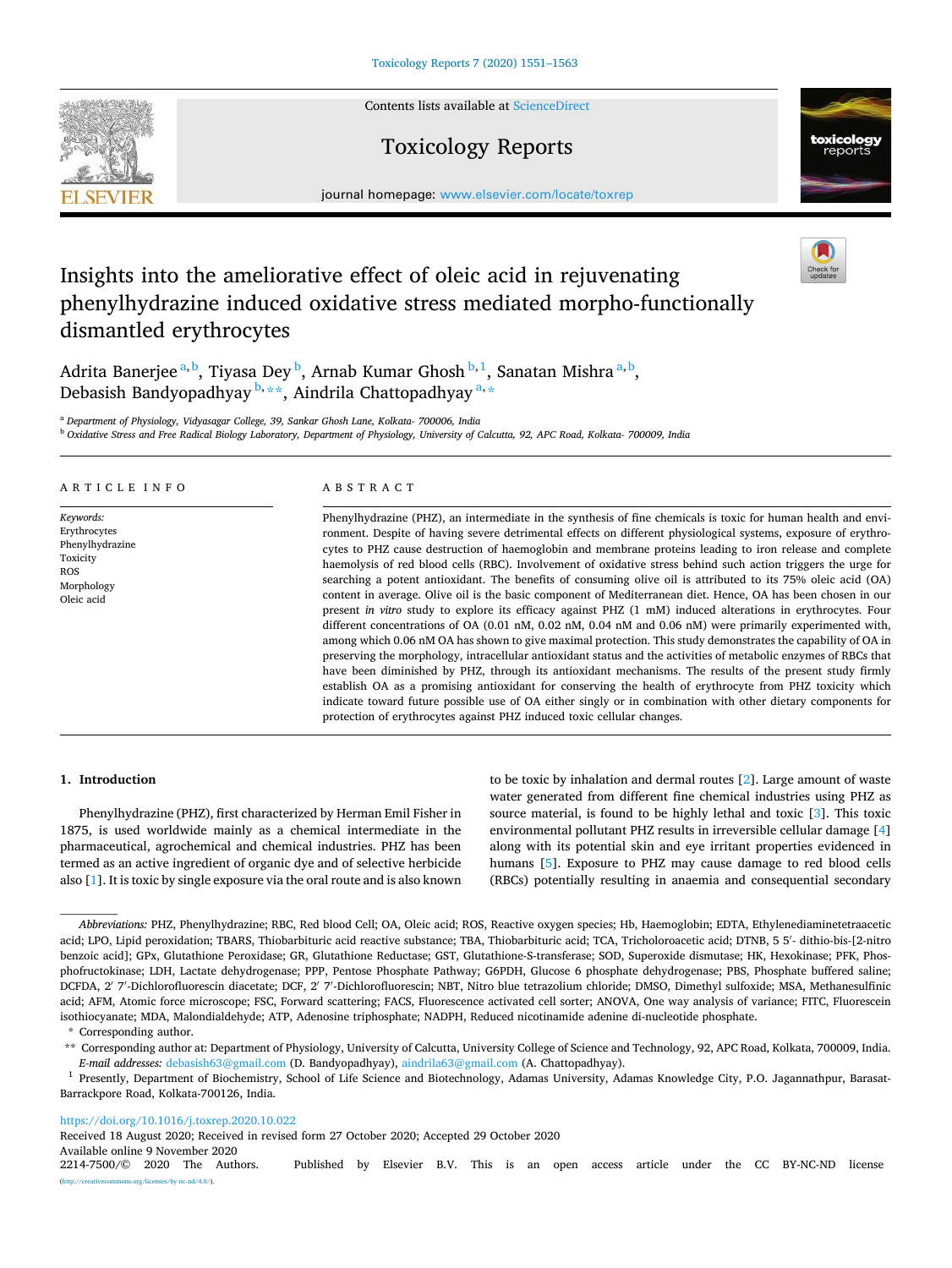adverse effects to other tissues, such as spleen and liver. PHZ is mutagenic *in vitro* and there exists evidences to indicate that it may express genotoxicity *in vivo*. PHZ is the most carcinogenic compound of hydrazine family [\[6\]](#page-11-0) and it exhibited carcinogenicity in mice [[2](#page-10-0)]. Many edible mushrooms also have been identified as a source of toxic PHZ [[7](#page-11-0)]. The nucleophilic nature of PHZ [[8](#page-11-0)] makes it an electron donor leading to free radical formation.

Being devoid of nucleus and mitochondria RBCs became unarmed to combat oxidative stress while it became extremely susceptible to reactive oxygen species (ROS) due to the presence of iron (Fe) containing haemoglobin (Hb) in its unique construction [\[9\]](#page-11-0). Increased lipid peroxidation [\[10](#page-11-0)] promoting membrane damage [\[11](#page-11-0)], diminished endogenous antioxidant level [\[12](#page-11-0)] inducing increased vulnerability to ROS [[13\]](#page-11-0) have become crucial factors to be considered while exploring mechanisms behind detrimental effects of PHZ on erythrocytes [\[14](#page-11-0)]. Altered potassium and calcium permeability, band 3 clustering [\[15](#page-11-0)], methaemoglobin formation as well as Heinz body [[16,17](#page-11-0)] confirmed disassembly of erythrocytes. Moreover, PHZ treated RBCs show a simulating milieu of β-thalassaemic RBCs, where α-globin chains aggregate with membrane cytoskeletal proteins which decrease the deformability of RBC, thus impeding its function [\[18\]](#page-11-0).

Applications of several classical antioxidants as well as of different components of our daily intakes to get rid of deleterious effects of haemolytic anaemia and thalassaemia/toxic PHZ have further given conviction to the thought of well built association between ROS and haemolytic conditions [\[19](#page-11-0)–22]. Apart from different sources like nuts, fruits and oil seeds, olive oil is the richest source of oleic acid (OA). The benefits of consuming olive oil, known since antiquity, were attributed to its high OA contents. The basic component of Mediterranean diet, olive oil, has been suggested to protect against coronary heart disease, insulin resistance and metabolic syndrome [\[23,24](#page-11-0)]. In addition, steady consumption of olive oil exerts beneficial effects in the composition of gut microbiota promoting intestinal health [[25\]](#page-11-0) and prevents risk of coronary heart diseases as well as of rheumatoid arthritis by immune and inflammatory modifications [26–[28\]](#page-11-0). Such advantages in consumption of olive oil may be due to the presence of OA which comprises 70–80% of overall fatty acids. Several *in vivo* and *in vitro* studies have indicated that OA plays a crucial role in cancer prevention possibly due to its antioxidant properties [\[29](#page-11-0)]. Moreover, it has been reported that hypoglycaemic, hypotensive, cardio-protective [[30\]](#page-11-0) and hepato-protective OA participates in blood pressure reduction by improving endothelial function probably by reducing ROS [\[31](#page-11-0)] showing its anti-inflammatory and anti-microbial properties [\[32,33](#page-11-0)] probably due to the presence of one double bond, which makes it less susceptible to oxidation and thereby contributing to its antioxidant property against excessive oxidative load [\[34](#page-11-0)].

Hence, the current study made an attempt to elucidate whether OA is capable of providing protection to PHZ challenged RBCS *in vitro*. The results revealed that OA can provide protection against PHZ induced oxidative stress mediated morpho-functional alteration and disintegration of erythrocytes and antioxidative mechanisms might be associated with such protection indicating usefulness of this mono unsaturated fatty acid (MUFA) in the alleviation of PHZ induced toxic changes.

# **2. Materials and methods**

#### *2.1. Chemicals and reagents*

Phenylhydrazine (PHZ) and all other necessary analytical grade chemicals were purchased from Sisco Research Laboratories (SRL), Mumbai, India. Oleic acid (OA) was purchased from Sigma-Aldrich Merck, St. Louis, USA. 2', 7'-Dichlorofluorescin diacetate (DCFDA) was purchased from Abcam Biotechnology Company, USA.

# *2.2. Collection and processing of blood to obtain whole RBC*

Despite morphometric differences, goat erythrocyte being mammalian class, are biconcave in nature and possess similarities in basic properties to human erythrocytes. In addition, its easy availability has made goat erythrocyte a suitable study model in several studies [\[35](#page-11-0)–38]. Hence goat blood was used for our present study.

Anticoagulant buffer was prepared by proportionate dissolution of trisodium citrate, citric acid and dextrose in deionised water. Goat blood was collected immediately after sacrifice in acid-citrate dextrose anticoagulant buffer, [\[36](#page-11-0)] from Kolkata Corporation approved slaughter house. Then, in order to obtain packed cells, whole blood was centrifuged at 3000 rpm for 10 min at 4 ◦C. The supernatant plasma and buffy coat were removed by aspiration and the precipitated whole RBC was washed thrice with 0.9 % NaCl solution.

#### *2.3. In vitro incubation of whole RBC*

In order to maintain healthy cell count in reaction mixture, we checked cell number by flow cytometry and after confirming  $8.5 \times 10^6$ to 9  $\times$  10<sup>6</sup> cells/µl of 50 % suspension of packed cell we incubated RBCs. PHZ solution was prepared by dissolving appropriate weighed amount in deionised water and oleic acid solution was prepared by dissolving required quantity in phosphate buffered saline (PBS), pH 7.4. The whole RBCs were incubated in several groups for 1 h at 37 ◦C to identify the best effective concentration of oleic acid. The groups were as follows: Group I: Control (CON), Group II: Treated with 1 mM PHZ (PHZ) [\[39](#page-11-0)], Group III– VI: Negative control groups. Each group incubated with oleic acid only at four different concentrations i.e.; 0.01, 0.02, 0.04 and 0.06 nM (OA) respectively, Group VII- X: Each group co-incubated with 1 mM PHZ and four different concentrations of oleic acid i.e.; 0.01, 0.02, 0.04 and 0.06 nM (PHZ  $+$  OA) respectively. PHZ and OA were given simultaneously. Another two groups of erythrocytes, one incubated with 0.08 nM of OA and another one, co-incubated with 1 mM PHZ and 0.08 nM of OA was also considered for initial study (Data not shown as 0.08 nM OA didn't found significant with 0.06 nM OA in both negative control and co-incubated groups). Incubation was terminated with 35 mM ethylenediaminetetraacetic acid (EDTA).

#### *2.4. Preparation of hemolysate for assay of antioxidant enzymes*

After keeping apart one set of incubated sample other sets were taken to prepare samples for pursuing antioxidant enzyme assay. Washed RBCs were lysed by chloroform-ethanol mixture (2:1, v/v) (for Superoxide Dismutase) to make the samples haemoglobin free [\[40](#page-11-0)] and by deionised water (for enzymes other than Superoxide Dismutase) and then centrifuged at 7000 rpm for 25 min at 4 ◦C. The colourless supernatant, thus obtained were stored in separate microcentrifuge tubes at −20 ◦C for future use.

# *2.5. Dose response study of oleic acid*

#### *2.5.1. Measurement of biomarkers of oxidative stress*

*2.5.1.1. Determination of the level of lipid peroxidation.* The level of lipid peroxidation (LPO) in RBCs was measured in terms of thiobarbituric acid reactive substance (TBARS) following the method of Buege and Aust [\[41](#page-11-0)] with minor modifications [\[42](#page-11-0)]. One ml. of TBA-TCA mixture was added to 500 μl of incubated sample and heated at 80 °C for 20 min. The absorbance of the supernatant obtained by centrifugation at 5000 rpm for 5 min was measured at 532 nm spectrophotometrically and expressed as nmoles of TBARS/mg protein.

*2.5.1.2. Determination of the status of glutathione (GSH).* The reduced glutathione content of different groups of RBCs was estimated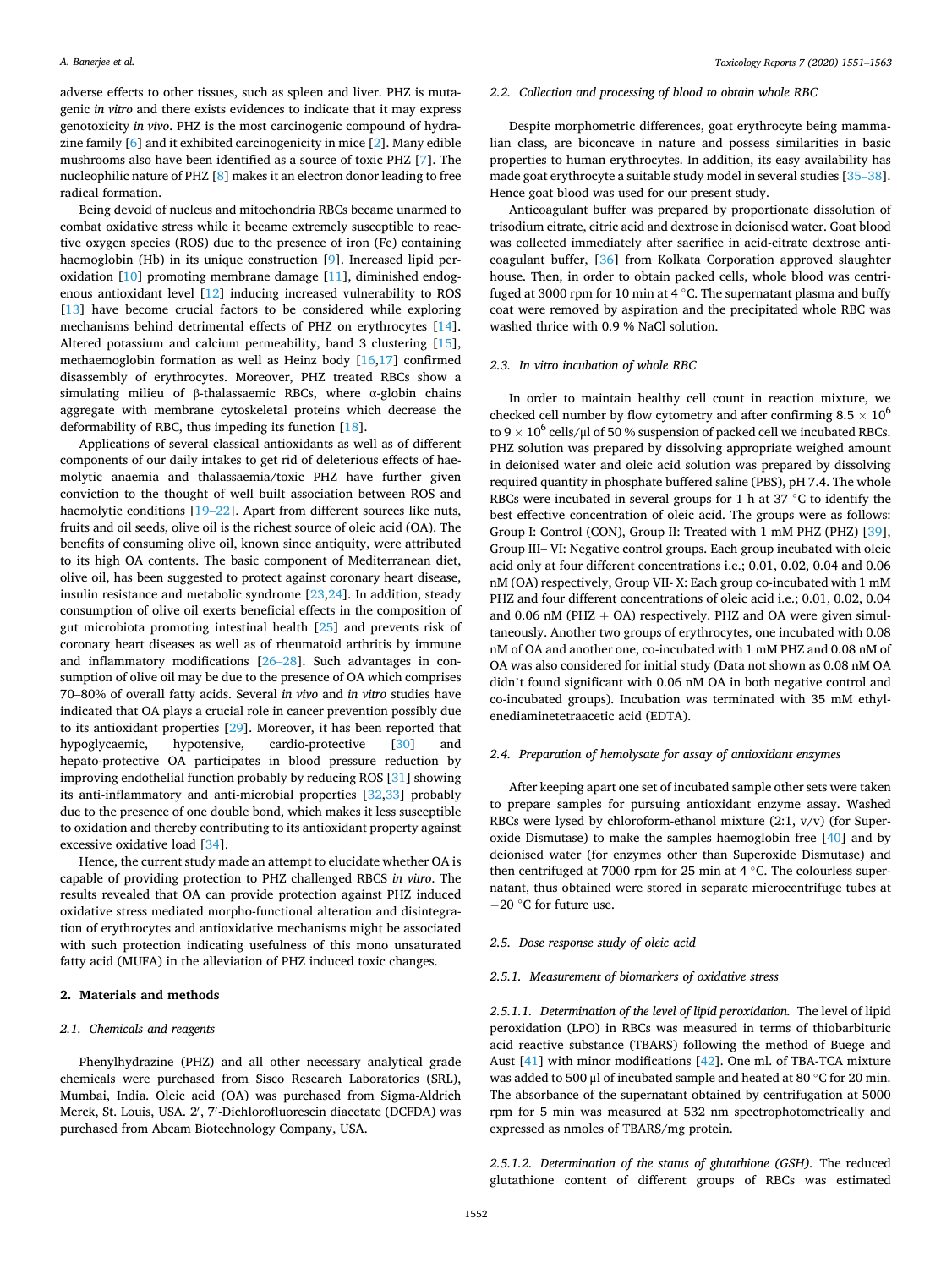spectrophotometrically at 412 nm using 5, 5′ - dithio-bis-[2-nitro benzoic acid] (DTNB) after precipitation of proteins using 10 % ice-cold TCA following the method of Sedlak and Lindsay [\[43](#page-11-0)] with minor modifications [\[42](#page-11-0)]. The values were expressed as nmoles of GSH/mg protein.

# *2.5.2. Determination of activities of enzymes regulating glutathione cycle*

Glutathione Peroxidase (GPx) activity was measured in different groups of RBCs following the method of Paglia and Valentine [[44\]](#page-11-0) where the decrease in absorbance was measured spectrophotometrically at 340 nm and the enzyme activity was expressed as Units/mg protein.

Glutathione Reductase (GR) activity was estimated spectrophotometrically at 340 nm according to the method of Krohne- Ehrich *et al.*  [[45\]](#page-11-0). The decrease in absorbance was monitored and the enzyme activity was expressed as Units/mg protein.

Glutathione-S-transferase (GST) activity was determined following the method of Habig*et al.* [\[46](#page-11-0)]. The decrease in absorbance at 340 nm was measured using a UV/VIS spectrophotometer and the enzyme activity was expressed as Units/mg protein.

The rest of the experiments were carried out with four groups after determining the best effective concentration of oleic acid.

# *2.6. Measurement of antioxidant enzyme activity*

The method of Marklund and Marklund [\[47](#page-11-0)] was employed to determine the activity of Cu- Zn SOD (SOD1) considering the process of pyrogallol autoxidation. The increase in absorbance was measured spectrophotometrically at 420 nm and enzyme activity was expressed in terms of Units/mg protein.

The activity of another important antioxidant enzyme, catalase, was measured in different groups of erythrocytes by the method of Beers and Sizer [\[48](#page-11-0)] followed by some modifications [[49\]](#page-11-0). The decrease in absorbance due to gradual breakdown of hydrogen peroxide was monitored spectrophotometrically at 240 nm. The enzyme activity was expressed as  $\mu$ moles of H<sub>2</sub>O<sub>2</sub> consumed/min/mg protein.

# *2.7. Measurement of activities of glycolytic enzymes and the activity of glucose 6 phosphatedehydrogenase*

The activity of hexokinase (HK), that catalyze the first irreversible step of glycolysis, was measured spectrophotometrically at 340 nm following the method of Haritos and Rosemeyer [[50\]](#page-11-0). The increase in absorbance was measured and the values were expressed in terms of Units/mg protein.

Phosphofructokinase (PFK) activity was determined exploiting the method of Layzer *et al.* [\[51](#page-11-0)]. A gradual decrease in absorbance was monitored at 340 nm and the values were expressed in terms of Units/mg protein.

The method of Castillo *et al.* [[52\]](#page-11-0). was employed to determine the activity of aldolase spectrophotometrically at 240 nm. An increase in absorbance was observed and the activity was expressed in terms of Units/mg protein.

Lactate dehydrogenase (LDH) activity was measured using UV/VIS spectrophotometer according to the method of Dhanesha *et al.* [[53\]](#page-11-0) at 340 nm. A decrease in absorption was monitored and the activity was expressed in terms of Units/mg protein.

Glucose 6 phosphate dehydrogenase (G6PDH), the metabolic enzyme that catalyze the rate limiting step of Pentose Phosphate Pathway (PPP), was spectrophotometrically measured at 340 nm exploiting the method of Beutler [[54\]](#page-11-0) where an increase in absorbance was observed which is expressed as Units/mg protein.

#### *2.8. Measurement of total intracellular reactive oxygen species (ROS)*

The incubated RBCs of different groups were further diluted using phosphate buffered saline (PBS) and again incubated at room temperature with 2′ , 7′ -Dichlorofluorescin diacetate (DCFDA) at a final concentration of 0.01 μmole for 30 min strictly in dark. The presence of ROS can be estimated by gradual oxidation of DCFDA to 2', 7'-Dichlorofluorescin (DCF). The change in fluorescence was measured using FITC- A channel in terms of their side scatter area in Flow cytometer (BD FACS Verse) [[55\]](#page-11-0).

# 2.9. Determination of superoxide anion  $(O_2^-)$  content

The content of superoxide anion free radical was measured in different groups of erythrocytes following the method of Serrander *et al.*  [[56\]](#page-11-0) with some modifications from Zielonka [[57\]](#page-12-0). The incubated samples were further incubated with Nitro blue tetrazolium chloride (NBT) at a final concentration of 1 mg/mL for one h at 37 ◦C. The formazan precipitate thus formed due to the reduction of NBT, was dissolved in DMSO and KOH and the amount of reduced NBT was measured at 630 nm.

#### *2.10. Determination of erythrocyte hydroxyl radical (*⋅*OH) content*

The amount of hydroxyl radical generated within different groups of erythrocytes was measured by incubating RBCs in presence of DMSO as a hydroxyl radical scavenger at a final concentration of 500 μmoles for one hour at 37 ◦C. The methanesulfinic acid (MSA) formed in the final step of series of reactions with ⋅OH showed a golden yellow colour having absorbance maxima at 425 nm. The values were expressed as nmoles of MSA/mL RBC following the method of Babbs and Steiner [\[58](#page-12-0)] as modified by Bandyopadhyay*et al.* [\[42](#page-11-0)].

# *2.11. Morphological study of RBC by atomic force microscopic (AFM) imaging*

### *2.11.1. AFM sample preparation*

Incubated erythrocyte samples of different groups were suspended in 2.5 % glutaraldehyde in PBS with a pH of 7.4 as described in Pretorius et al. [\[59](#page-12-0)]. After rinsing for three times, erythrocytes were post fixed with osmium tetroxide followed by serial dehydration with series of ethanol and finally was air dried on cover slips.

#### *2.11.2. AFM imaging and measurement*

An AFM (Model: Veeco di INNOVA; Make: Bruker, USA) was used in tapping mode with a resonant frequency between 382 and 405 KHz. Each sample was scanned at 10.0  $\mu$ m  $\times$  10.0 $\mu$ m and 5.0 $\mu$ m  $\times$  5.0 $\mu$ m size and 3D images of later was made using Nanoscope analysis software. RBC diameter and average roughness were measured from three separate points of each sample using Nanodrive v8 real-time control software.

# *2.12. RBC morphological analysis by flow cytometry*

The incubated RBCs were further diluted with isotonic PBS and the samples were analyzed according to their forward scattering (FSC) in BD FACS Verse flow cytometer. 10,000 events were recorded for 15 s for each sample keeping the flow rate fixed at 10 μl/min so that RBCs can rotate in the flow avoiding deformation due to shear stress as described in Rolfes-Curl *et al.* [\[60](#page-12-0)] with some modifications followed by Piagner-elli et al. [\[61](#page-12-0)]. FSC-A versus FSC-H was measured which have shown two different populations that we have marked as P2 and P3. The %TOTAL of each sample was calculated for each gate of interest.

# *2.13. Protein estimation*

Concentration of protein in different packed cell samples were measured following the method of Lowry *et al.* [[62\]](#page-12-0) and Bradford method was employed for determining the protein level in hemolysate [[63\]](#page-12-0).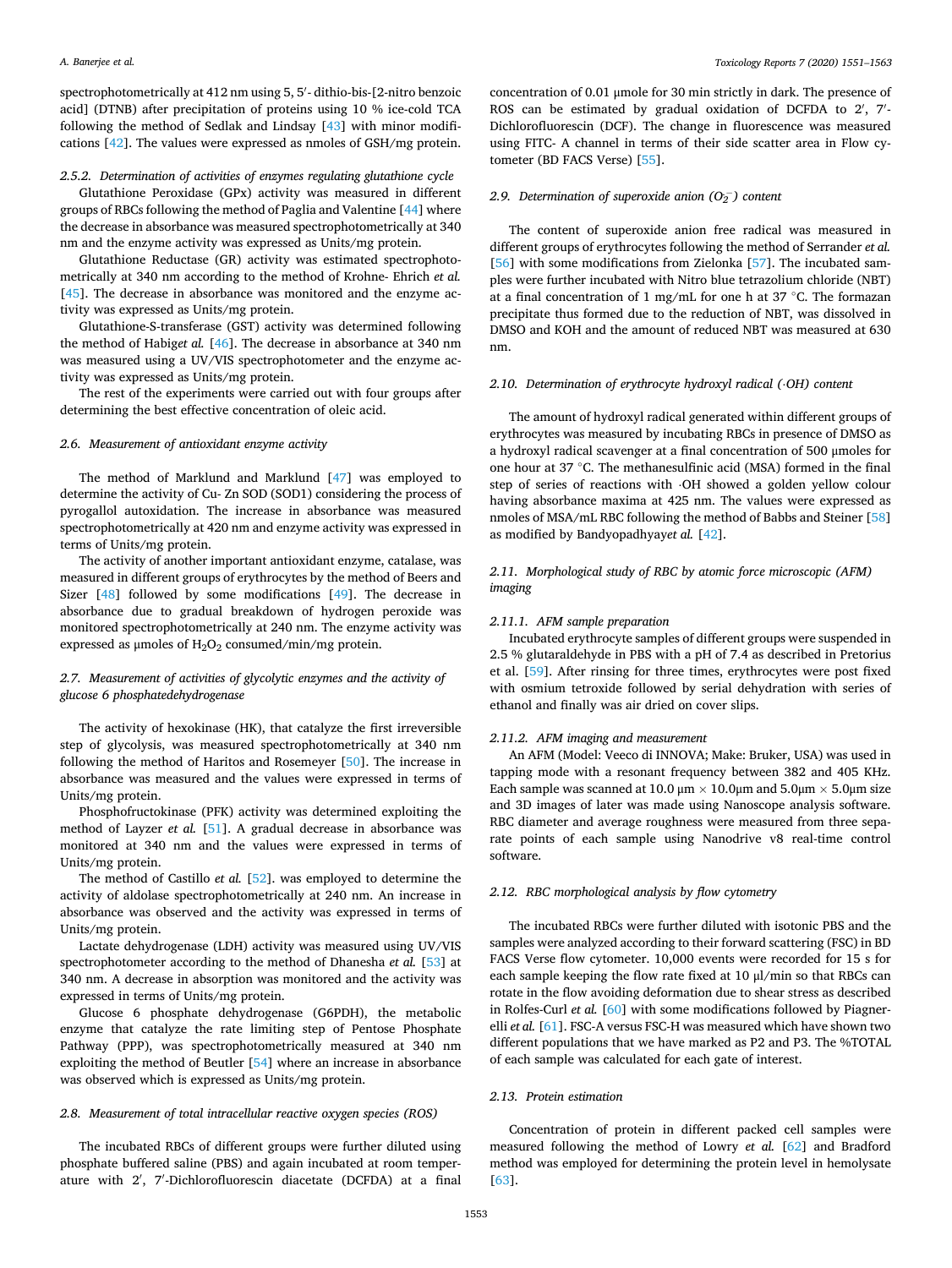# <span id="page-3-0"></span>*2.14. Statistical analysis*

Data have been presented as Mean  $\pm$  S.E.M. All enzyme activities were calculated using 5 data for each group and presented as bar diagram showing mean value and standard error of mean. These activities have also been presented in scatter plot also showing 5 individual values with marked mean value along with standard error of mean. All free radical measurements and morphological experiments were presented as Mean  $\pm$  S.E.M, calculated using 3 data sets. One way analysis of variance (ANOVA) followed by post hoc Tukey test was performed to find out the level of significance between groups in different parameters measured. Statistical Package for Social Sciences (SPSS) version 25.0 (IBM) software was used to check the level of significance and results were considered statistically significant at the level of p *<* 0.05. The graphs were plotted using GraphPad Prism 6 software.

# **3. Results**

# *3.1. Dose response study of oleic acid*

# *3.1.1. Lipid peroxidation (LPO) level*

The level of LPO was found to be significantly increased (about 1.43 fold) in RBCs of PHZ (1 mM) treated group in comparison to control (CON) (p *<* 0.001). Oleic acid itself at its four different concentrations of 0.01, 0.02, 0.04 and 0.06 nM (OA) did not show much difference from control level. The co-incubated groups of our experiment ( $PHZ + OA$ ) showed a significant protection of lipid peroxidation level in presence of oleic acid in a concentration dependent manner. Although groups VIII- X showed significant alterations in LPO level, OA at a concentration of

0.06 nM was found to give optimal protection to PHZ treated RBCs (p *<* 0.001) (Fig. 1A and C), while OA at 0.01 nM concentration was not found to be much effective.

#### *3.1.2. Glutathione (GSH) content*

A significant decrease in the level of reduced glutathione (70.93 %) was observed in RBCs incubated with 1 mM PHZ in comparison to control (p *<* 0.001). GSH content of oleic acid treated groups of RBCs (Group III- VI) were well maintained at the level of control. The coincubated groups of RBCs have exhibited a significant protection in the content of the endogenous antioxidant in a concentration dependent manner. The RBCs treated with PHZ and oleic acid at a concentration of 0.06 nM have shown its maximal efficacy to protect the GSH content from decreasing in comparison to control  $(p < 0.001)$  (Fig. 1B and D).

# *3.2. Status of glutathione cycle*

Significant elevations in the activities of GPx and GST have been monitored in PHZ treated group (Group II) in comparison to control (p *<* 0.05 and p *<* 0.001 respectively). PHZ induced alteration in GPx activity (1.39 fold in comparison to control) has been found to be successfully ameliorated at the level of control in co-incubated groups in a concentration dependent manner and 0.06 nM OA was monitored as the best effective concentration to drive back the level of GPx from PHZ treated level (p *<* 0.05) [\(Fig. 2A](#page-4-0) and D). GST activity also showed the similar trend where PHZ group showed a significant rise (1.58 fold in comparison to control) and all co-incubated groups have shown concentration dependent significant decrease and thus protected activities of the enzyme while OA at concentration of 0.06 nM was found to be best

> **Fig. 1. Ameliorative effect of oleic acid at different concentrations on LPO, GSH level in PHZ treated erythrocytes.** Diagrammatic representation of the changes in the levels of (A) LPO, (B) GSH content in erythrocytes treated with different concentrations of OA (0.01, 0.02, 0.04 and 0.06 nM) and/or, PHZ (1 mM). Scatter Plot presentation of the changes in the levels of (C) LPO, (D) GSH content in erythrocytes treated with different concentrations of OA (0.01, 0.02, 0.04 and 0.06 nM) and/ or, PHZ (1 mM). The values are expressed as Mean ± S.E.M. (\* p *<* 0.001 vs. Control, #p *<* 0.001 vs. PHZ; using one way ANOVA).

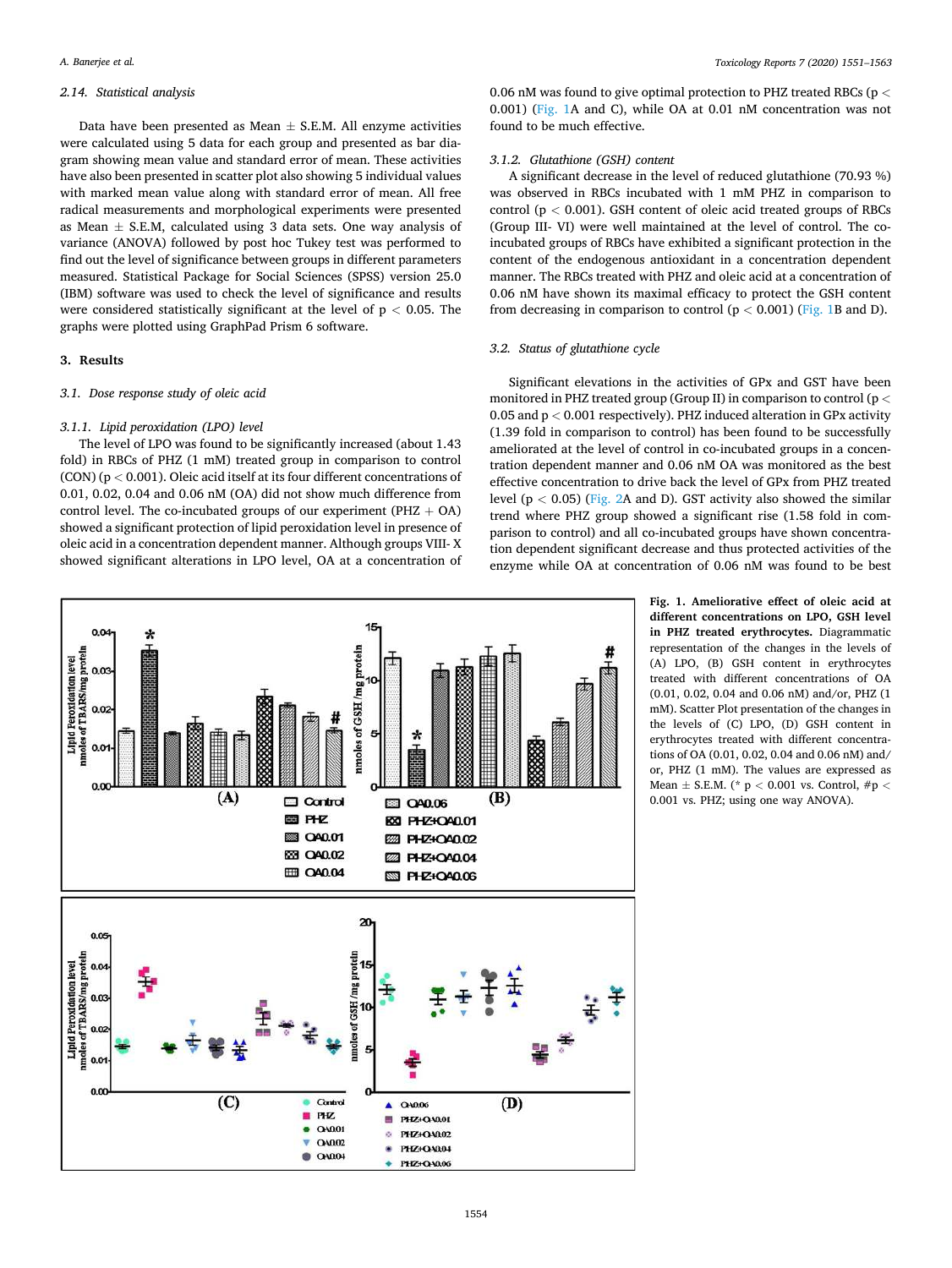<span id="page-4-0"></span>

**Fig. 2. Attenuation of oxidative stress mediated alterations of status of glutathione cycle (activities of GPx, GR, GST) in PHZ treated erythrocytes by oleic acid administration at different concentrations.** Diagrammatic representation of the changes in the activities of (A) GPx, (B) GR and (C) GST in erythrocytes treated with different concentrations of OA (0.01, 0.02, 0.04 and 0.06 nM) and/or, PHZ (1 mM). Scatter Plot presentation of the changes in the activities of (D) GPx, (E) GR and (F) GST in erythrocytes treated with different concentrations of OA (0.01, 0.02, 0.04 and 0.06 nM) and/or, PHZ (1 mM).The values are expressed as Mean ± S.E.M. (\* p *<* 0.05 vs. Control, #p *<* 0.05 vs. PHZ; using one way ANOVA).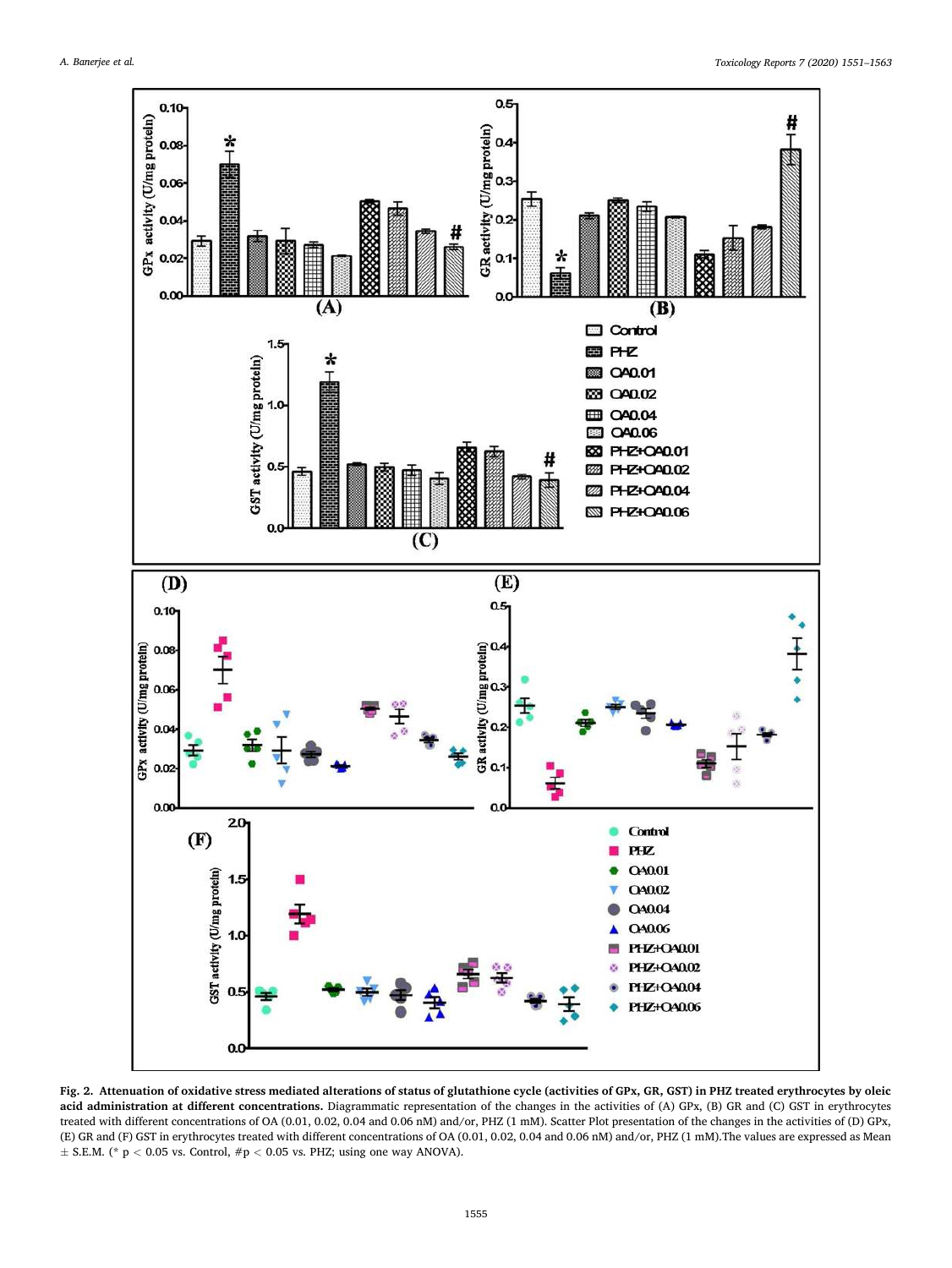#### <span id="page-5-0"></span>*A. Banerjee et al.*

effective in bringing back the level of GST to near about control (p *<* 0.001) [\(Fig. 2](#page-4-0)C and F).

In contrast, the activity of antioxidant GR significantly decreased (75.69 %) in PHZ group (p *<* 0.05) which was fruitfully driven back to control level when co-incubated with different concentrations of oleic acid (Group VII- IX) while group X i.e.; RBCs, co-incubated with 1 mM PHZ and 0.06 nM OA showed a significantly altered GR activity (p *<* 0.001) in comparison to PHZ group even higher than that of control ([Fig. 2B](#page-4-0) and E).

Oleic acid alone in negative control groups i.e.; group III- VI did not significantly influence the activities of GPx, GR and GST in comparison to control.

All of these parameters studied so far have shown that oleic acid at a concentration of 0.06 nM can effectively ameliorate the alterations observed during PHZ exposure. Hence, rest of the experiments were carried out with this best effective concentration of oleic acid.

# *3.3. Effect of oleic acid on antioxidant enzymes of RBC*

Superoxide dismutase activity has been found to be protected nearly to the level of control in PHZ  $+$  OA0.06 co-incubated group in a significant manner from PHZ treated group (p *<* 0.001). SOD activity was significantly increased in PHZ treated group (about 88.70 %) in comparison to control (p *<* 0.001). OA alone, however, showed similar trend of the enzyme activity like control (Fig. 3A and C).

In a contrasting manner, activity of another antioxidant enzyme catalase, the hydrogen peroxide  $(H_2O_2)$  scavenger, decreased significantly (about 58.87 % compared to control) when RBCs were incubated with PHZ (p *<* 0.001). However, this alteration has been effectively found to be protected from being taken place when co-incubated with

OA at 0.06 nM (PHZ + OA) (p *<* 0.001) (Fig. 3B and D). Oleic acid alone, at the concentration of 0.06 nM, did not significantly affect the activities of these antioxidant enzymes.

# *3.4. Effect of oleic acid on the activities of metabolic enzymes*

The activities of glycolytic enzymes HK, PFK and aldolase have shown to be decreased significantly in PHZ group (about 80.16, 69.17 and 75.67 % respectively) in comparison to control (p *<* 0.001). OA group (negative control) did not show any marked changes comparing to control group. However, activities of HK (p *<* 0.01) as well as PFK and aldolase (p *<* 0.001) have been well protected in co-incubated group of PHZ (1 mM) and OA (0.06 nM) [\(Fig. 4](#page-6-0)A–C and F–H).

Dissimilarly, PHZ induced significant increase (3.21 fold) in the activity of erythrocyte LDH has been observed when compared to control (p *<* 0.01) which was found to be prevented from increasing in coincubated group in comparison to PHZ group  $(p < 0.01)$  ([Fig. 4](#page-6-0)D and I).

Other than glycolytic pathway, PPP also found to be affected by PHZ exposure as the activity of G6PDH enzyme has been monitored to be decreased significantly (74.07 %) comparing to control group (p *<* 0.001). Oleic acid here also shows its efficacy to preserve the activity of the said enzyme at control level in a significant way ( $p < 0.001$ ) ([Fig. 4E](#page-6-0)) and J).

# *3.5. Effect of oleic acid on intracellular ROS level*

A significant increase in ROS level has been measured in group of RBCs treated with PHZ (about 16.05 fold) in comparison to control group (p *<* 0.001) which shows negligible amount of ROS generation similarly like the negative control group OA0.06. The increased amount



**Fig. 3. Efficacy of oleic acid in restoring the status of endogenous antioxidant enzymes (SOD, catalase) in PHZ treated erythrocytes.** Diagrammatic representation of the changes in the activities of (A) SOD, (B) Catalsae in erythrocytes treated with OA (0.06 nM) and/or, PHZ (1 mM). Scatter Plot presentation of the changes in the activities of (C) SOD, (D) Catalsae in erythrocytes treated with OA (0.06 nM) and/or, PHZ (1 mM). The values are expressed as Mean ± S.E.M. (\* p *<* 0.001 vs. Control, #p *<* 0.001 vs. PHZ; using one way ANOVA).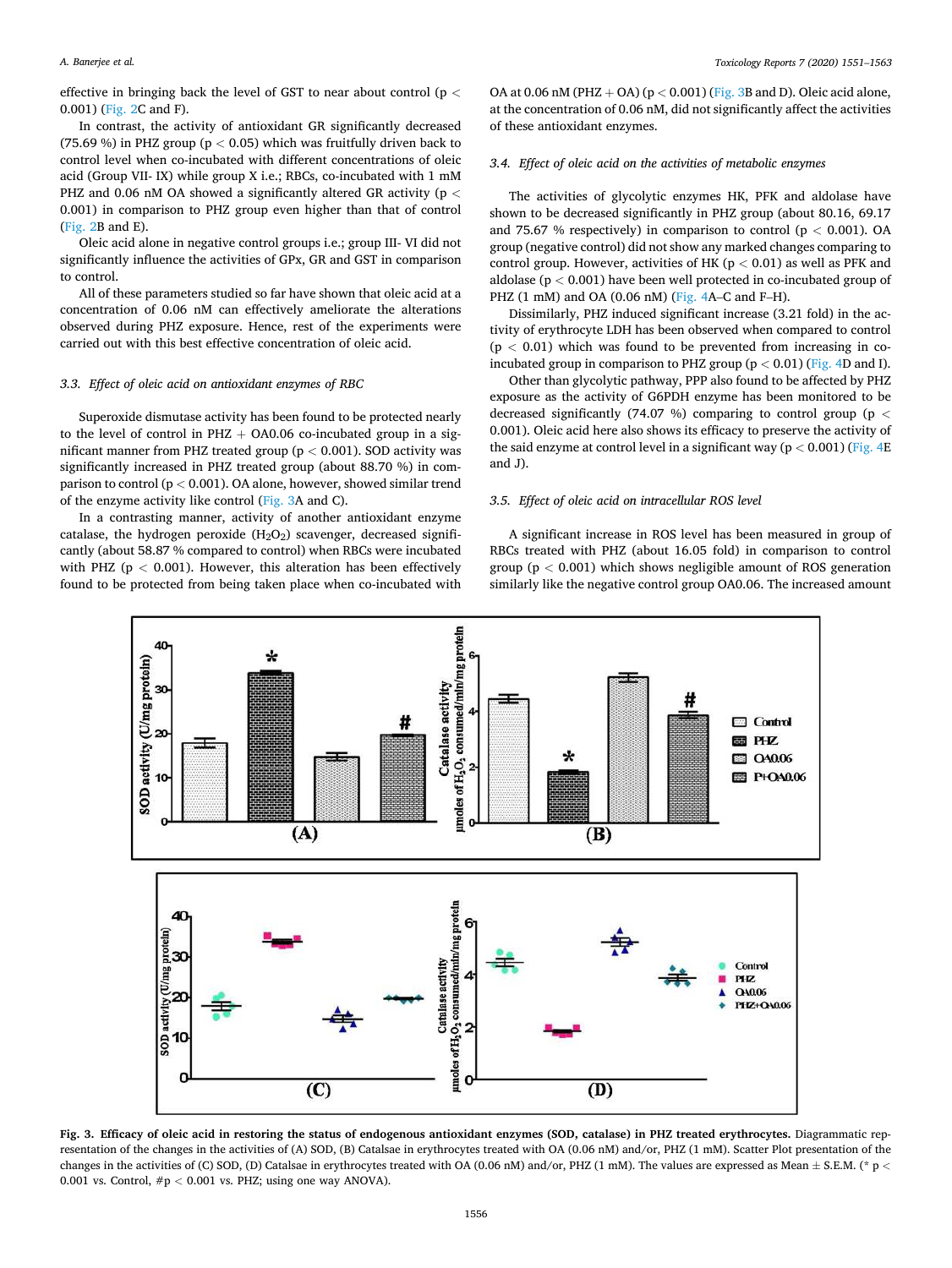<span id="page-6-0"></span>

**Fig. 4. Protective action of oleic acid on the activities of glycolytic enzymes (HK, PFK, Aldolase, LDH) and G6PDH in PHZ treated erythrocytes.** Graphical representation of the changes in the activities of (A) Hexokinase, (B) Phosphofructokinase, (C) Aldolase, (D) Lactate dehydrogenase, (E) Glucose-6-phosphate dehydrogenase in erythrocytes treated with OA (0.06 nM) and/or, PHZ (1 mM). Scatter Plot representation of the changes in the activities of (F) Hexokinase, (G) Phosphofructokinase, (H) Aldolase, (I) Lactate dehydrogenase, (J) Glucose-6-phosphate dehydrogenase in erythrocytes treated with OA (0.06 nM) and/or, PHZ (1 mM). The values are expressed as Mean ± S.E.M. (\* p *<* 0.01 vs. Control, #p *<* 0.01 vs. PHZ; using one way ANOVA).

of intracellular ROS in PHZ group reacted with DCFDA to form DCF which gave significantly higher fluorescence to record and have shown more number of cells with increased side scattering in FITC-A channel. However, erythrocytes, when co-incubated with 1 mM PHZ and oleic acid at the concentration of 0.06 nM, ameliorate profound ROS fruitfully either by inhibiting ROS generation or by scavenging excess ROS in a significant manner compared to PHZ group (p *<* 0.001) [\(Fig. 5](#page-7-0)).

# *3.6. Effect of oleic acid on intracellular superoxide anion content*

Superoxide anion (O<sub>2</sub><sup>--</sup>)content of PHZ treated erythrocytes has been found to be increased (about 1.24 fold) significantly (p *<* 0.001) comparing to control group. RBCs incubated with OA did not show any marked alterations in O<sub>2</sub><sup>-</sup> content comparing to control. In presence of superoxide anion free radical, NBT reacts with it and leads to its own reduction. The reduced NBT got dissolved in DMSO and KOH mixture which have shown absorbance maxima at 630 nm. Erythrocytes when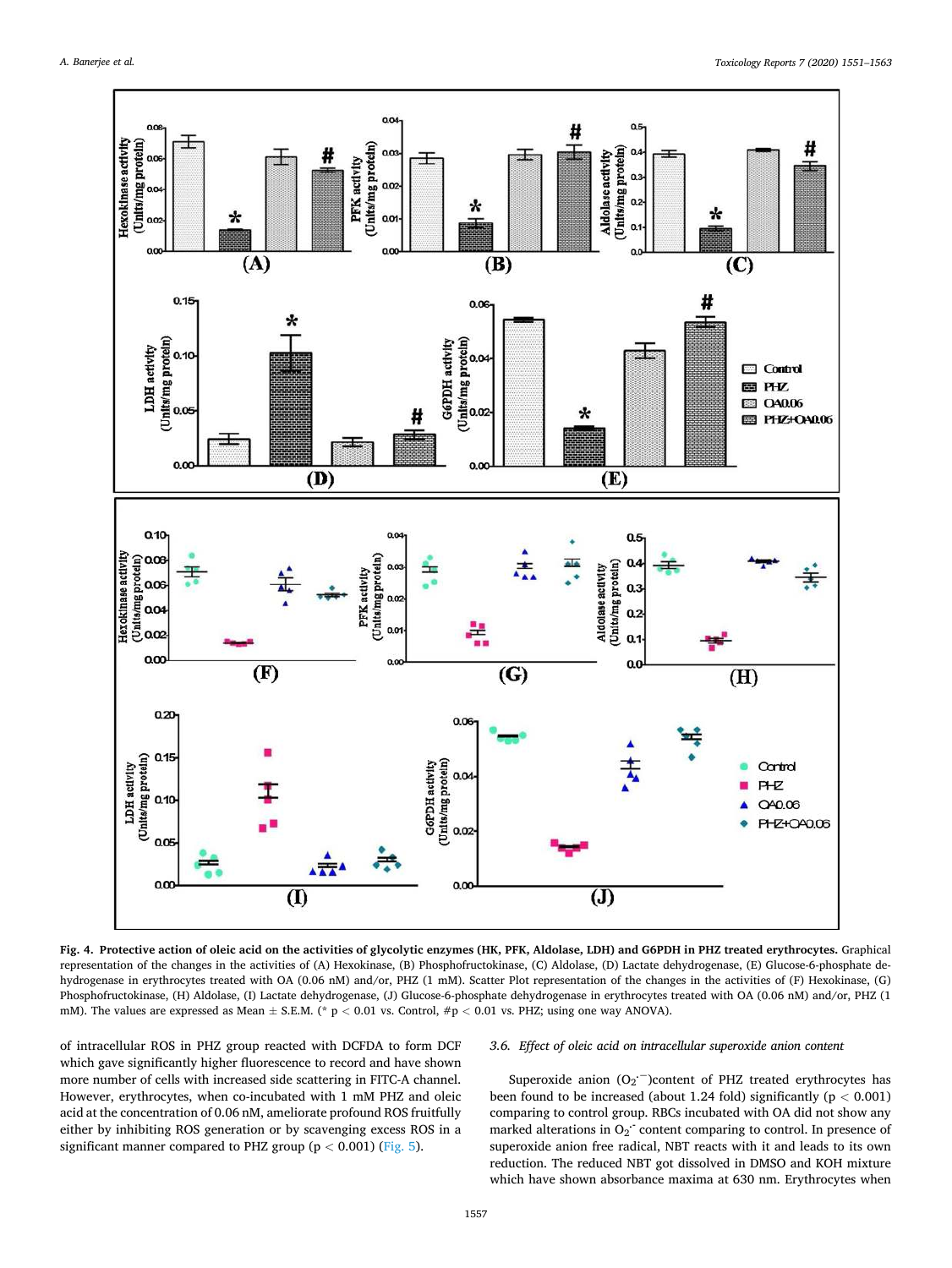<span id="page-7-0"></span>

**Fig. 5. Amelioration of the level of intracellular total ROS by oleic acid in PHZ treated erythrocytes.** (A) Alterations in side scatter area of erythrocytes treated with OA (0.06 nM) and/or, PHZ (1 mM) (B) Offset layout presentation of changes in no. of cell count (in FITC-A channel) of erythrocytes treated with OA (0.06 nM) and/or, PHZ (1 mM) (C) Graphical representation of the changes in the mean fluorescence intensity in erythrocytes treated with OA (0.06 nM) and/or, PHZ (1 mM). The values are expressed as Mean ± S.E.M. (\* p *<* 0.001 vs. Control, #p *<* 0.001 vs. PHZ; using one way ANOVA).

co-incubated with PHZ (1 mM) and oleic acid at concentration of 0.06 nM, effectively reduced the content of O<sub>2</sub><sup> $\cdot$ </sup> (p < 0.001) significantly comparing to PHZ group, as evidenced from the optical density measured (Fig. 6A).

# *3.7. Effect of oleic acid on intracellular hydroxyl radical content*

The hydroxyl radical generated in PHZ treated group has shown a significant rise (about 47.25 %) in comparison to control (p *<* 0.001) that have been successfully scavenged in the group of erythrocytes coincubated with 1 mM PHZ and 0.06 nM of oleic acid comparing to PHZ group (p *<* 0.001) (Fig. 6B). The nmoles of methanesulfinic acid formed/mL of RBC in four different groups was measured as a reflection of excess ⋅OH generated after being scavenged by DMSO.

#### *3.8. Effect of oleic acid on morphological status of RBC*

The 3D images obtained from atomic force microscopic studies (5.0  $\times$  5.0 µm size) on different incubated groups of erythrocytes have represented marked differences. Spicule formation on the surface of red blood cells was observed in PHZ treated group. However, the surface of RBCs of co-incubated group (PHZ  $+$  OA0.06) has became visibly normalized [\(Fig. 7](#page-8-0)A). Moreover, PHZ treatment leads to significant decrease in RBC diameter (16.50 %) (p *<* 0.001) ([Fig. 7B](#page-8-0)) and RBC average roughness (21.38 %) (p *<* 0.01) compared to RBCs of the control group ([Fig. 7C](#page-8-0)), measured by software analyzer. Though the alteration in RBC diameter did not exhibit much change in co-incubated group ([Fig. 7](#page-8-0)B), average roughness of erythrocytes were found to be protected well in a significant way (p *<* 0.001) ([Fig. 7](#page-8-0)C) which showed the efficacy of oleic acid in maintaining roughness of RBC, an important criteria for



**Fig. 6. Superoxide anion free radical and hydroxyl radical scavenging ability of OA in PHZ treated stressed erythrocytes.** Graphical representation of the alterations in the levels of (A) Superoxide anion content (expressed as OD at 630 nm) and (B) Hydroxyl radical content (expressed as nmoles of methanesulfinic acid) in erythrocytes treated with OA (0.06 nM) and/ or, PHZ (1 mM). The values are expressed as Mean ± S.E.M. (\* p *<* 0.001 vs. Control, #p *<* 0.001 vs. PHZ; using one way ANOVA).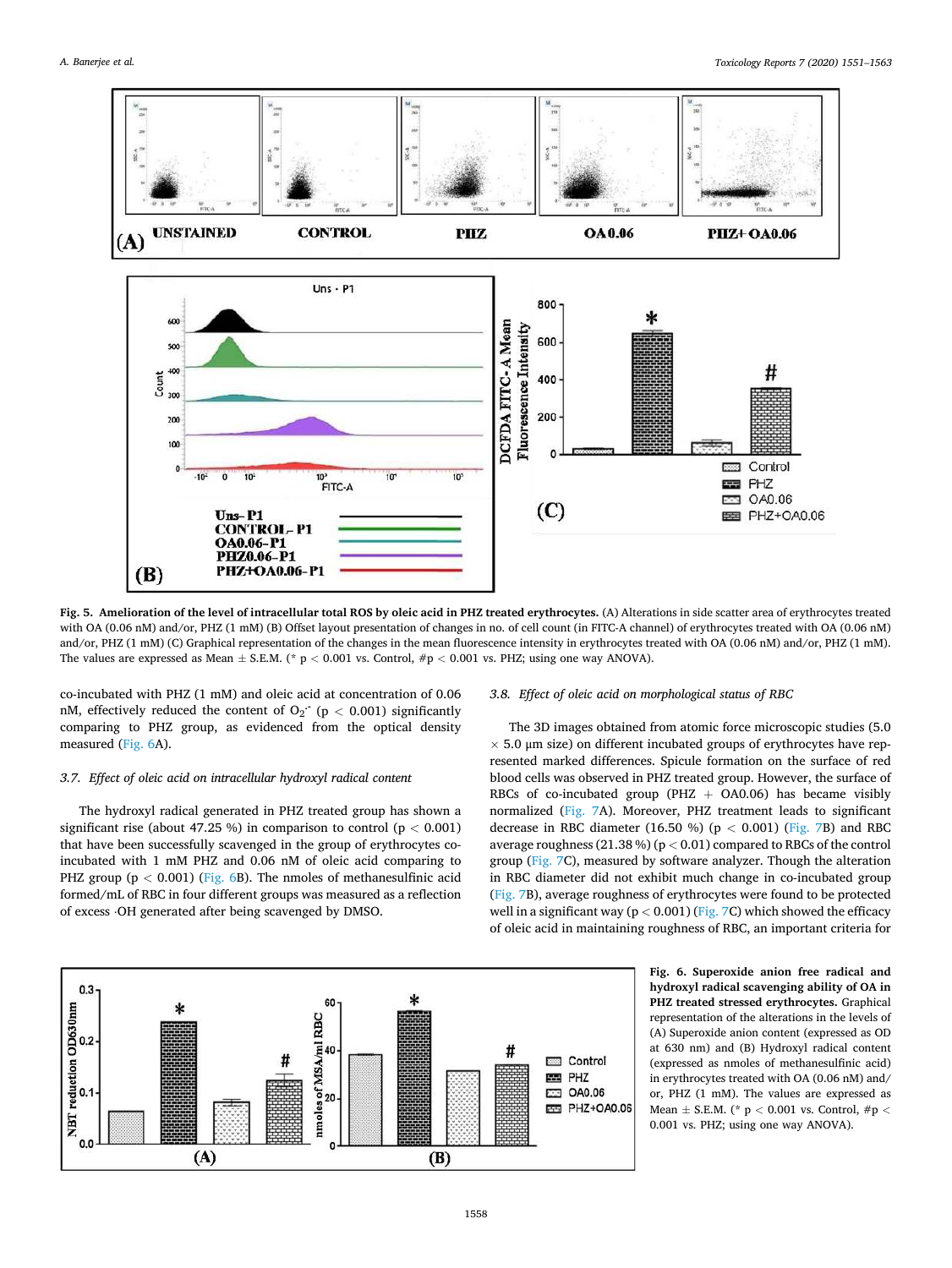<span id="page-8-0"></span>

**Fig. 7. Preservation of RBC morphology by OA administration along with restoration of surface roughness and diameter in PHZ treated erythrocytes.** (A) Alterations in RBC morphology using atomic force microscopic 3D imaging (5 × 5 μm) of erythrocytes treated with OA (0.06 nM) and/or, PHZ (1 mM). Diagrammatic representation of changes in (B) RBC diameter (in μm) and (C) RBC roughness (in μm) of erythrocytes treated with OA (0.06 nM) and/or, PHZ (1 mM). The values are expressed as Mean  $\pm$  S.E.M. (\* p < 0.01 vs. Control,  $\#p$  < 0.001 vs. PHZ; using one way ANOVA).

conserving deformability of RBCs.

# *3.9. Flow cytometric study to find out the effect of oleic acid on structural changes of RBC induced by PHZ*

As cell size is the principal component of FSC signal, the flow cytometric result obtained here is a reflection of the cell size. Additionally, two distinct populations of cells were observed in control group of erythrocytes whereas, a marked decrease in a population (P3) has been monitored in PHZ treated erythrocytes which has been found to be preserved well in PHZ  $+$  OA0.06 group. OA group of erythrocytes (negative control) also showed two healthy populations of cells in a similar manner compared to control group.

# **4. Discussion**

Several xenobiotics and environmentally abundant chemicals, upon exposure to any individual for a long time, even if in their respective NOAEL levels, are found to alter redox status of exposed individuals along with prominent cytotoxic as well as genotoxic modifications and reconstructions [[64,65](#page-12-0)]. Sometimes, these re-orderings make the endogenous antioxidant system of exposed organism more adapted in combating stress [[66\]](#page-12-0). But, highly toxic substances become vulnerable to cellular system, leading to complete destruction of their structure-function harmony and thus instigate apoptosis. PHZ intoxication resulted into severe damage in cellular system as it was found to bring about RBC hemolysis with supporting view of abated arterial blood pressure and peripheral vascular resistance [[22\]](#page-11-0). But, its toxicity has not been restricted either within cardio-vascular system or within cellular system. PHZ has been found to be accountable for oxidatively damaging different tissue systems as well including liver, kidney and spleen with declined endogenous GSH level [[67,68\]](#page-12-0). Moreover, its

toxicity widens into genetic level, when PHZ has been examined to cause liver DNA fragmentation in PHZ subjected rats with concomitant increase in 8-oxo-gunanine and 8-hydroxyguanine in liver and kidney DNA respectively, the signature markers of oxidative DNA damage [69–[71\]](#page-12-0).

Despite of having various exogenous threats, our daily intakes in the form of several natural foods cushion our tissue and cellular system from those unfavourable hazards principally by their antioxidant and antiinflammatory properties. Since, the protective worthiness of olive oil has been elucidated earlier in diverse physiological systems [\[72](#page-12-0)], contribution of its different components in such antioxidative function must be elucidated. Rat microsomal lipid peroxidation has been investigated to be hindered by OA rich oils [\[73](#page-12-0)], featuring OA as an antioxidant, the major component of olive oil. Beside this, numerous phenolic and hydrophilic compounds of olive oil have proven their antioxidative values in protecting cellular system [[74\]](#page-12-0). But, apart from advantageous actions of those bioactive compounds, many disastrous outcome discourage its prolonged usage at high concentration [[75\]](#page-12-0). This has driven the attention to oxidation stable OA in order to explain antioxidative role of olive oil. Though OA has proven to be effective in different systems [\[76](#page-12-0)–78], this study for the first time enlightens its effect on PHZ intoxicated damaged RBC.

The main function of RBCs is the transportation of oxygen into the tissues of the body. Hence, any condition that affects the RBC alters its functions which may be detrimental to the body. Being the carrier of oxygen in every part of the living tissues, erythrocytes are exceedingly exposed to different forms of ROS [[79](#page-12-0)]. A firm association between RBC oxidative stress and haemolytic anaemia [[80\]](#page-12-0), sickle cell diseases [\[81](#page-12-0)] have also been depicted. Disintegration of RBC structure has also found as an integral part of ROS mediated stress [[82,](#page-12-0)[12\]](#page-11-0).

Lipid peroxidation has been identified as an intrinsic part of stressed RBCs [[9\]](#page-11-0). In this study, increased lipid peroxidation has been observed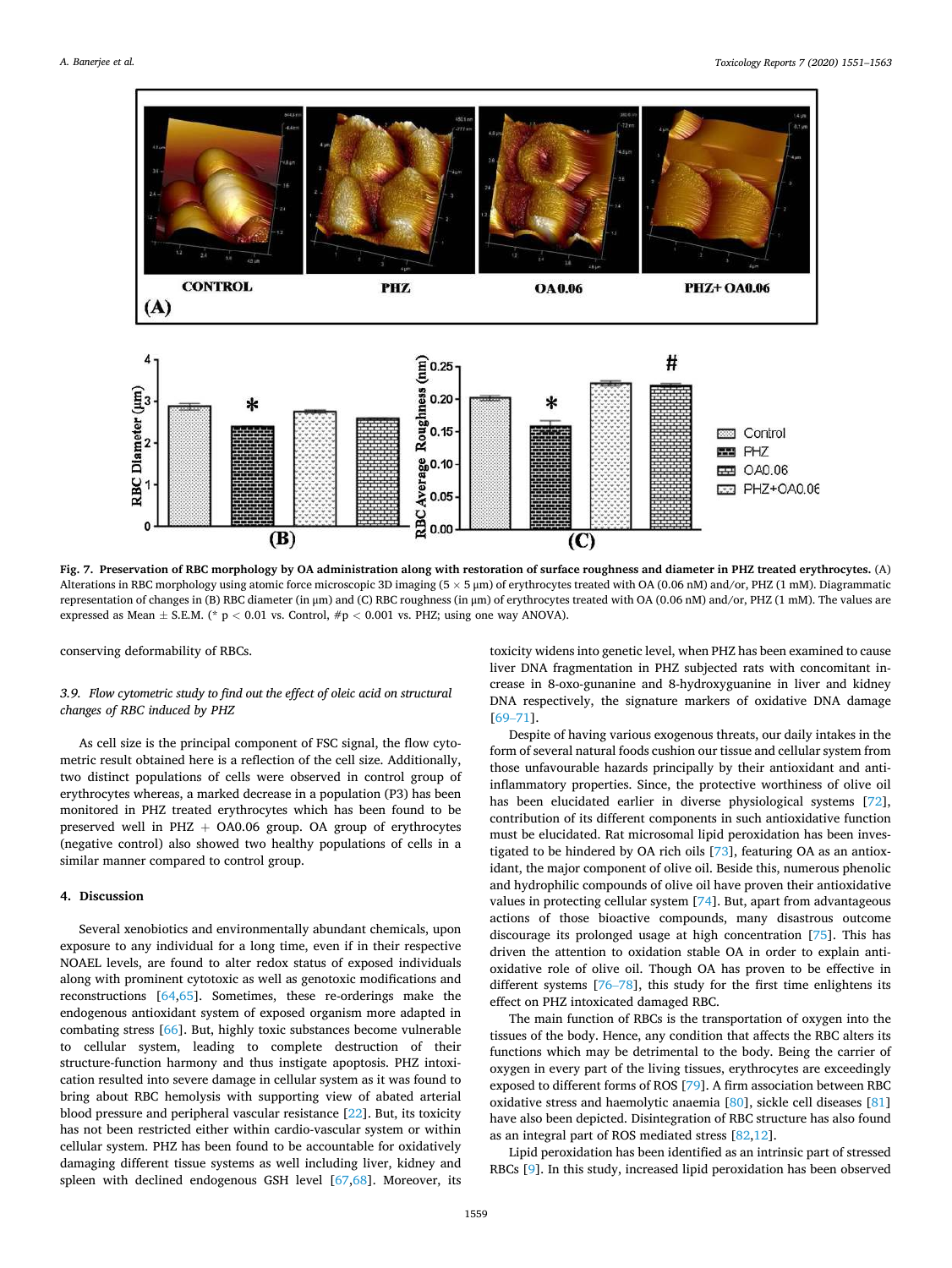in PHZ treated RBCs [\(Fig. 1A](#page-3-0)), measured in terms of TBARS. TBARS, the product formed in reaction of malondialdehyde (MDA) with thiobarbituric acid is an essential indicator of oxidative damage [[83\]](#page-12-0). Oleic acid treated group of RBCs showed a significant decrease in peroxidation level ([Fig. 1A](#page-3-0)) in a dose-dependent manner confirming the notion of labelling a fatty acid with single double bond as an inhibitor of peroxidation [\[84](#page-12-0)]. Oleic acid at 0.06 nM concentration was found to protect RBCs most efficiently from lipid peroxidation [\(Fig. 1](#page-3-0)A).

Another oxidative stress biomarker, GSH, showed a significant decrease in its level in PHZ group [\(Fig. 1B](#page-3-0)). This is a phenomenon which may outline GSH as highly susceptible to oxidation [\[85](#page-12-0)] in RBCs. Interestingly, the trend of GSH cycle monitored in β-thalassaemic RBC [[86\]](#page-12-0) is similar to PHZ treated RBC, a simulation model of thalassaemic erythrocyte [[18\]](#page-11-0). Another possible reason behind this GSH depletion may be the decreased activity of GR as OA treated RBC group showed rejuvenated GSH level ([Fig. 1](#page-3-0)B) nearly to the level of control, especially at 0.06 nM concentration along with escalated GR activity ([Fig. 2B](#page-4-0)). Another feasible cause of decreased level of GSH in PHZ group of our study may be the enhanced activity of GPx [\(Fig. 2](#page-4-0)A) and GST ([Fig. 2](#page-4-0)C), as these two enzymes utilize GSH as their substrate. The conceivable means by which OA provide protection to erythrocyte GSH cycle status in order to restore intracellular antioxidant level, may be the fact that fatty acid in non- ionic form can simply diffuse through cell membrane [[87\]](#page-12-0).

On the other hand, antioxidative enzymes of RBCs exhibit a contrasting nature in their activities. SOD activity has been found to be increased [\(Fig. 3A](#page-5-0)), whereas catalase activity was diminished in PHZ treated RBCs [\(Fig. 3B](#page-5-0)), resembling the exhibited pattern of sickled erythrocytes [[88](#page-12-0)]. Increased SOD activity, a measure of elevated level of superoxide anion free radical within PHZ treated cells [[89](#page-12-0)] also evidenced from our study ([Fig. 6](#page-7-0)A). Consideration of continuous autoxidation of Hb as a wellspring of superoxide has been depicted in previous studies [[90\]](#page-12-0) and OA was found to efficiently amend the level of superoxide anion free radical ([Fig. 6](#page-7-0)A) as well as the activity of SOD1 [\(Fig. 3](#page-5-0)A) at a concentration of 0.06 nM in our *in vitro* study. Although OA has established itself as a superoxide radical scavenger, an upsurged level of hydrogen peroxide has become an obvious consequence of this phenomenon [[91\]](#page-12-0) even in OA co- treated group also. Here, catalase and GPx came as crucial players to ameliorate the situation. Catalase delayed GSH depletion in accordance with GPx, whose direct binding capability with  $H_2O_2$ , [\[92](#page-12-0)] especially in the vicinity of RBC membrane, the site of Hb autoxidation, leads to breakdown of intracellular  $H_2O_2$ . Our result showed a reduction in catalase activity [\(Fig. 3B](#page-5-0)) while a significant elevation in GPx ([Fig. 2A](#page-4-0)) activity appeared to be a wise alternative of RBC to combat deleterious effects of PHZ. Our PHZ and OA co- treated group has driven back the activities of those antioxidants nearly to the level of control portraying abated formation of superoxide anion free radical and  $H<sub>2</sub>O<sub>2</sub>$  within cells.

Furthermore, a marked elevation in total intracellular ROS in PHZ group [\(Fig. 5A](#page-7-0)–C) has been examined in our study which again suggests involvement of oxidative stress behind destructive action of PHZ. The total intracellular ROS level in OA co- incubated group has notably declined ([Fig. 5A](#page-7-0)–C). This result found support with the level of superoxide anion free radical, confirming the scavenging ability of OA at a particular concentration. Moreover, as Hb autoxidation is an identified prime factor behind oxidative stress generation [[90\]](#page-12-0), an elevated level of free iron [[93,](#page-12-0)[12\]](#page-11-0) within cells is an inevitable outcome. This makes us curious about finding intracellular level of ⋅OH in different groups of RBCs, as redox active free iron triggers Fenton reaction leading to ⋅OH generation. A collateral significant increase in ⋅OH level has observed in PHZ group ([Fig. 6B](#page-7-0)) that can initiate autocatalytic lipid peroxidation [[94\]](#page-12-0) giving a conviction to our result of increased LPO while in OA and PHZ co- incubated group, a significant decline in the level of the same ([Fig. 6](#page-7-0)B) was examined in our study. This observation is giving evidence about the potency of OA in hindering Fenton reaction and thus ⋅OH generation. Hence, estimation of the intracellular levels of total ROS,

O<sup>2</sup> **.¡** and ⋅OH is giving a new insight into the restoring antioxidant properties of OA to preserve erythrocytes from PHZ induced stress-mediated effects leading to haemolytic conditions.

Apart from these scavenging activities of OA, this mono unsaturated fatty acid (MUFA) has shown its virtue in maintaining the status of metabolic enzymes, on which erythrocytes rely upon to maintain its shape and flexibility [[95\]](#page-12-0). The RBCs are solely dependent on the glycolytic enzymes to extract its energy in the form of adenosine triphosphate (ATP). Oxidative stress mediated significant decrease in major glycolytic enzymes is evident in our study in PHZ group whereas, OA preserves the activities of those enzymes to maintain normal energy level, which is a solitary requirement of RBCs to traverse through micro capillaries. HK, Aldolase, PFK activities have been diminished in stressed RBCs and OA acts as an ally to those enzymes by maintaining them in health. [Fig. 4A](#page-6-0)–C suggests PHZ induced stress mediated disruption in RBC structure and subsequent disassembly in their function that was ameliorated by OA. In contrast, a downturned LDH activity has been exhibited by our co- treatment group which was significantly augmented in PHZ group comparing to control as well as co-treated group. This rise in LDH activity in PHZ group supports the phenomena of haemolysed RBC [[96\]](#page-12-0) which also confirmed about hindered haemolysis in co-treated group of our study, i.e.,  $PHZ + OA$  (0.06 nM). The significant decline in LDH activity in co-treated group in comparison to PHZ group also gives a speculation about restoration of glycolytic enzyme activity as increased LDH activity in PHZ group leads to escalated lactate production which might give feedback inhibition to other enzymes involved in glycolysis in order to lessen the available substrate for LDH. Moreover, this glycolytic pathway is a prime regulator of redox balance within cells [\[97](#page-12-0)]. Hence, disintegration of metabolic enzyme function creates a state of intracellular redox imbalance that trigger more ROS generation. This imbalance became disastrous when the activity of G6PDH has been challenged by PHZ mediated oxidative stress ([Fig. 4](#page-6-0)E) that was observed in our study. G6PDH deficiency has been reported before as an inherited disorder [\[98](#page-12-0)] that cause haemolysis of RBCs [\[99](#page-12-0)]. Here also, our study depicted a remarkable decrease in G6PDH activity in PHZ group that was prosperously ameliorated by OA ([Fig. 4E](#page-6-0)).

Here, again redox factor NADPH plays a pivotal role as GR utilize NADPH as their cofactor, generated during the action of G6PDH enzyme of Pentose Phosphate Pathway (PPP). In our study, G6PDH exhibited a decline in its activity ([Fig. 4E](#page-6-0)) and thus a marked decrease in intracellular level of redox factor NADPH in PHZ group, proposing itself as major causative factor behind diminished activity of GR ([Fig. 2B](#page-4-0)). However, the activities of both enzymes have found to be well protected in OA co- treated group ([Figs. 4](#page-6-0)E and [2](#page-4-0) B) at a concentration of 0.06 nM confirming the conviction of antioxidative properties of OA.

Morphology of red blood cells is a reflection of its function as deformability is an indispensable criterion of circulating erythrocytes [[100](#page-12-0)]. Hence, atomic force microscopic (AFM) imaging and flow cytometric techniques were exploited in our study to investigate alterations of RBC morphology. Atomic force microscopy, which is a suitable method for determining surface smoothness, found worthy to inspect the deformability of red blood cells [\[101\]](#page-12-0), a necessity for properly functioned erythrocytes. In our study, the AFM images exhibit spicule formation in PHZ treated group of erythrocytes while OA efficiently protect the surface and thus the texture of RBCs ([Fig. 7](#page-8-0)A), showing its ability either to preserve deformability of RBCs or to restore the morphological status of erythrocytes. The RBC average roughness has been found to be decreased significantly in PHZ group which has been preserved in OA co- treated group similar to control group of RBCs [\(Fig. 7](#page-8-0)C). In flow cytometric analysis also, no damaging effects of OA has been evidenced while the presence of two distinct populations have been observed in OA and  $PHZ + OA$  co-treated group which is a contemplation of bi-concave shape of RBC [\(Fig. 8](#page-10-0)A) [\[61](#page-12-0)]. A complete destruction of this bi-concave shape was observed in PHZ treated group showing presence of a single population ([Fig. 8B](#page-10-0)) indicating the occurrence of haemolysis of RBCs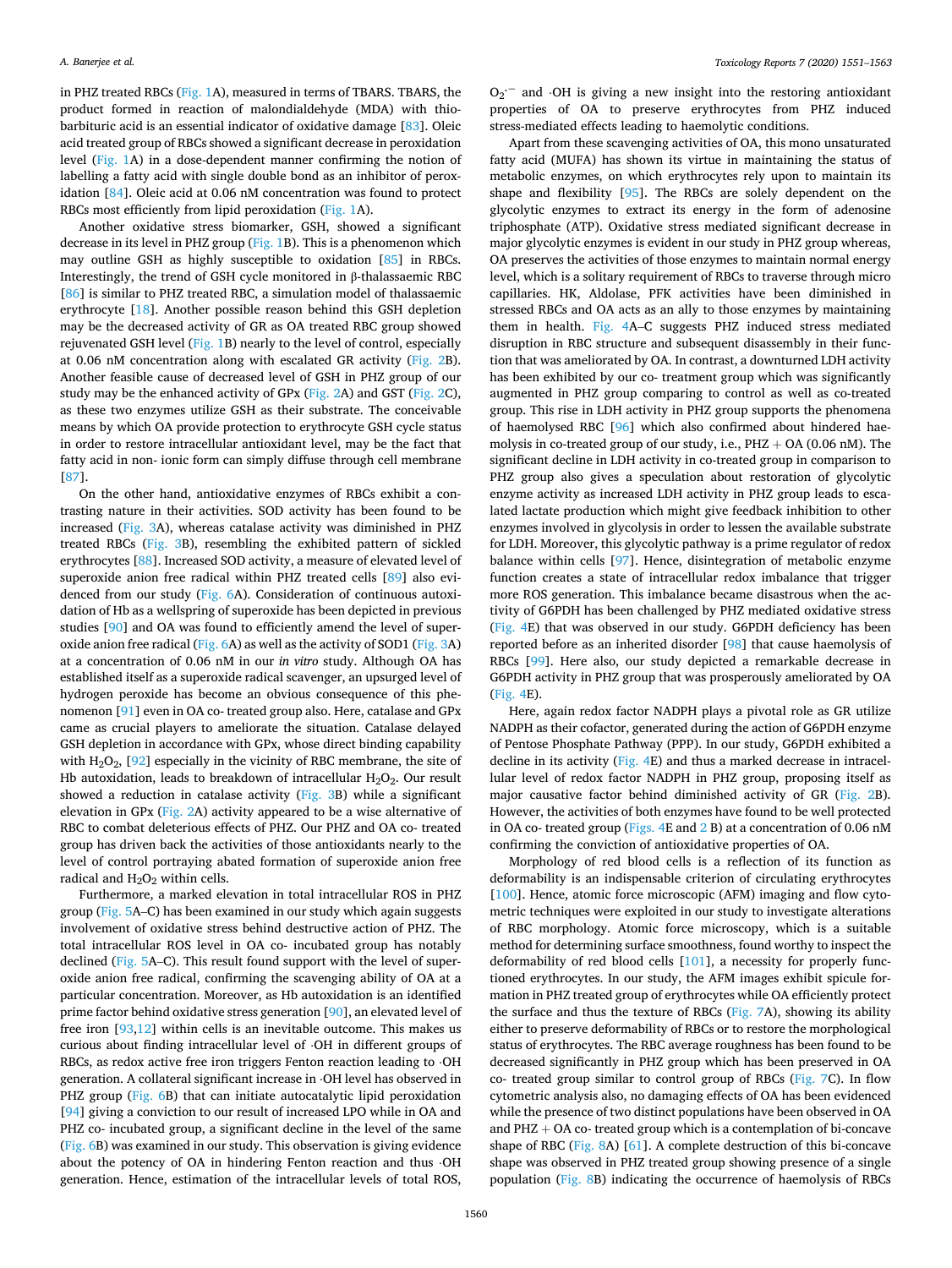<span id="page-10-0"></span>

| <b>NAME</b>        | <b>POPULATION</b> | % TOTAL |
|--------------------|-------------------|---------|
| <b>Control</b>     | P2                | 77.79   |
| <b>Control</b>     | P3                | 6.08    |
| PHZ.               | P2                | 77.95   |
| PHZ.               | <b>P3</b>         | 0.53    |
| <b>OA0.06</b>      | <b>P2</b>         | 80.89   |
| <b>OA0.06</b>      | <b>P3</b>         | 4.67    |
| <b>PHZ+OA 0.06</b> | <b>P2</b>         | 77.39   |
| <b>PHZ+OA 0.06</b> | P <sub>3</sub>    | 9.11    |

**Fig. 8. Prevention of PHZ induced disassembly of RBC bi-concave shape by OA** (A) Flow cytometric analysis of alterations in erythrocyte shape treated with OA (0.06 nM) and/or, PHZ (1 mM). Tabular representation of the % Total in 2 different populations (P2 and P3) of different groups of RBCs studied.

leading to destruction of its bi-concave shape. These morphological alterations hamper the major functions of erythrocytes thus jeopardizing the entire circulatory system.

*In vitro* study allows a substance to be studied safely without subjecting humans or animals to the possible side effects of toxicity of a new drug. Thus, the current *in vitro* study enlightens the protective ability of OA against PHZ toxicity induced functional and structural alterations of erythrocytes and such protection appears to be afforded through its antioxidative mechanisms. Moreover, the results of this study projects OA as a possible future therapeutic to combat deleterious situations arising due to PHZ toxicity which need further experimented authentication in other affected organs *in vivo* and *in vitro*. The outcome of the current study now prompts us to go in for *in vivo* studies in the coming days for rapid development of therapeutic procedures applicable to human situations.

#### **5. Conclusion**

Structural and functional damage to RBCs have been documented along with profound ROS generation following incubation of goat erythrocytes with PHZ. Oleic acid has been shown to provide protection against such deleterious changes. The total ROS, superoxide anion free radical and hydroxyl radical contents have been significantly abated by OA. The current study appears to have the strength of projecting this low molecular weight MUFA singly or the diet enriched in this fatty acid as a possible future therapeutic to combat deleterious situations associated with haemolytic conditions in humans.

# **Funding**

This study is supported by West Bengal Department of Science & Technology [304(Sanc.)/STP/S&T/1G-67/2017 DATED 29.03.2018].

# **Author's contributions**

AB performed the experiments, analyzed all data and contributed in preparation of figures and drafting the manuscript. TD contributed in performing experiments and editing the manuscript. Dr. AKG assisted in carrying out some experiments and SM contributed in pursuing FACS

experiment of our study. Dr. DB and Dr. AC contributed in conception, critical review of the data and editing the manuscript.

#### **Declaration of Competing Interest**

The authors declare no conflict of interest.

#### **Acknowledgements**

The award of a Junior Research Fellowship (JRF), under WBDST [304(Sanc.)/STP/S&T/1G-67/2017 DATED 29.03.2018], is deeply acknowledged by AB. Financial assistance from UGC in the form of a Senior Research Fellowship (SRF) is thankfully acknowledged by TD. Prof. DB is supported by the funds available to him from University of Calcutta, Departmental BI grant. Dr. AC gratefully acknowledges financial assistance from WBDST. Authors also thankfully acknowledge Centre of Excellence for Nanoscience and Nanotechnology (CRNN), University of Calcutta for allowing them to use FACS facility available over there. The authors are grateful to S. N. Bose National Centre for Basic Sciences for allowing them to utilize their central facility to perform AFM experiment. Finally, the authors gratefully acknowledge Prof. Uday Bandyopadhyay, Ph.D., FNASc, FASc, FNA, Director, Bose Institute, Kolkata, India for providing them with the permission to use some of the equipments available with them.

# **References**

- $[1]$  L. Bystrický, Z. Veselá, E. Sohler, A study of the side-reaction products of phenylhydrazine production by gas chromatography-mass spectrometry, J. Chromatogr. A 447 (1988) 202–207, [https://doi.org/10.1016/0021-9673\(88\)](https://doi.org/10.1016/0021-9673(88)90022-2)  [90022-2](https://doi.org/10.1016/0021-9673(88)90022-2).
- [2] [R. Cary, S. Dobson, I. Brooke, Phenylhydrazine. Concise International Chemical](http://refhub.elsevier.com/S2214-7500(20)30430-3/sbref0010)  [Assessment Document, World Health Organization, 2000.](http://refhub.elsevier.com/S2214-7500(20)30430-3/sbref0010)
- [3] D. Zhou, X. Liu, C. Chen, Harmless treatment of phenylhydrazine hydrochloride production effluent: from lab scale to pilot scale, Water. 11 (3) (2019) 608, <https://doi.org/10.3390/w11030608>.
- [4] [S.J. Moloney, R.A. Prough, Biochemical toxicology of hydrazines, in: E. Hodgson,](http://refhub.elsevier.com/S2214-7500(20)30430-3/sbref0020)  [J.R. Bend, R.M. Philpot \(Eds.\), Reviews in Biochemical Toxicology, Vol. 5,](http://refhub.elsevier.com/S2214-7500(20)30430-3/sbref0020) [Elsevier Biomedical, New York, 1983, pp. 313](http://refhub.elsevier.com/S2214-7500(20)30430-3/sbref0020)–348.
- [5] A. Rothe, Contact dermatitis from N-(α-chlorobenzylidene) phenylhydrazine, Contact Derm. 18 (1) (1988) 16–19, [https://doi.org/10.1111/j.1600-0536.1988.](https://doi.org/10.1111/j.1600-0536.1988.tb05483.x)  [tb05483.x](https://doi.org/10.1111/j.1600-0536.1988.tb05483.x).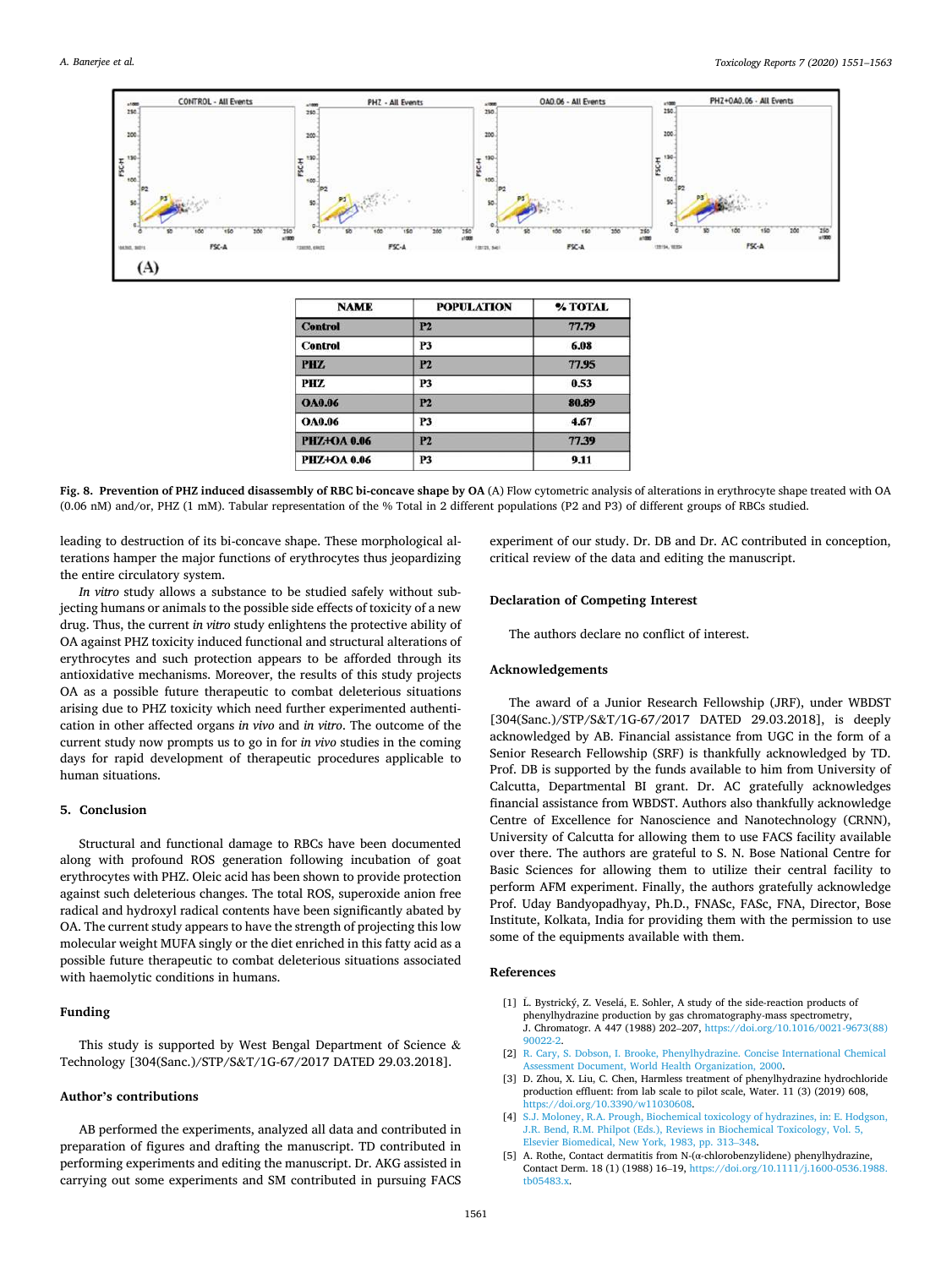- <span id="page-11-0"></span>[7] B. Levenberg, Structure and enzymatic cleavage of agaritine, a phenylhydrazide of L-glutamic acid isolated from agaricaceae, J. Am. Chem. Soc. 83 (2) (1961) 503–504, [https://doi.org/10.1021/ja01463a070.](https://doi.org/10.1021/ja01463a070)
- [8] [A.E. Rosamilia, F. Arico, P. Tundo, Insight into the hard](http://refhub.elsevier.com/S2214-7500(20)30430-3/sbref0040)− soft acid− base [properties of differently substituted phenylhydrazines in reactions with dimethyl](http://refhub.elsevier.com/S2214-7500(20)30430-3/sbref0040)  [carbonate, J. Phys. Chem. B 112 \(46\) \(2008\) 14525](http://refhub.elsevier.com/S2214-7500(20)30430-3/sbref0040)–14529.
- [9] K.B. Pandey, S.I. Rizvi, Biomarkers of oxidative stress in red blood cells, Biomed. Pap. Med. Fac. Univ. Palacky Olomouc Czech. 155 (2) (2011) 131–136, [https://](https://doi.org/10.5507/bp.2011.027)  [doi.org/10.5507/bp.2011.027.](https://doi.org/10.5507/bp.2011.027)
- [10] [D.C. McMillan, C.B. Jensen, D.J. Jollow, Role of lipid peroxidation in dapsone](http://refhub.elsevier.com/S2214-7500(20)30430-3/sbref0050)nduced hemolytic anemia, J. Pharmacol. Exp. Ther. 287 (3) (1998) 868-876.
- [11] M. Ferrali, C. Signorini, L. Ciccoli, M. Comporti, Iron release and membrane damage in erythrocytes exposed to oxidizing agents, phenylhydrazine, divicine and isouramil, Biochem. J. 285 (1) (1992) 295–301, [https://doi.org/10.1042/](https://doi.org/10.1042/bj2850295)
- [bj2850295.](https://doi.org/10.1042/bj2850295) [12] [S. Paul, A.K. Ghosh, D. Ghosh, M. Dutta, E. Mitra, M. Dey, D. Bhowmick, T. Das, S.](http://refhub.elsevier.com/S2214-7500(20)30430-3/sbref0060)  [B. Firdaus, S. Mishra, D. Bandyopadhyay, A. Chattopadhyay, Aqueous bark](http://refhub.elsevier.com/S2214-7500(20)30430-3/sbref0060)  [extract of Terminalia arjuna protects against phenylhydrazine induced oxidative](http://refhub.elsevier.com/S2214-7500(20)30430-3/sbref0060)  [damage in goat red blood cell membrane protein, phospholipid asymmetry and](http://refhub.elsevier.com/S2214-7500(20)30430-3/sbref0060)  [structural morphology: a flow cytometric and biochemical analysis, J. Pharm.](http://refhub.elsevier.com/S2214-7500(20)30430-3/sbref0060) [Res. 8 \(12\) \(2014\) 1790](http://refhub.elsevier.com/S2214-7500(20)30430-3/sbref0060)–1804.
- [13] [A.K. Lal, N.H. Ansari, Y.C. Awasthi, L.M. Snyder, N.L. Fortier, S.K. Srivastava,](http://refhub.elsevier.com/S2214-7500(20)30430-3/sbref0065)  [Defense of mouse red blood cells against oxidative damage by phenylhydrazine:](http://refhub.elsevier.com/S2214-7500(20)30430-3/sbref0065)  [glutathione peroxidase and catalase deficiency, J. Lab. Clin. Med. 95 \(4\) \(1980\)](http://refhub.elsevier.com/S2214-7500(20)30430-3/sbref0065) 536–[552.](http://refhub.elsevier.com/S2214-7500(20)30430-3/sbref0065)
- [14] S.K. Jain, D. Subrahmanyam, On the mechanism of phenylhydrazine-induced hemolytic anemia, Biochem. Biophys. Res. Comm. 82 (4) (1978) 1320–1324, [https://doi.org/10.1016/0006-291x\(78\)90332-7.](https://doi.org/10.1016/0006-291x(78)90332-7)
- [15] M. Magnani, L. Rossi, L. Cuchhiarini, V. Stochhi, G. Fornaini, Effect of phenylhydrazine on red blood cell metabolism, Cell Biochem. Funct. 6 (3) (1988) 175–182, <https://doi.org/10.1002/cbf.290060305>.
- [16] R.A. Rifkind, Heinz body anemia: an ultrastructural study. II. Red cell [sequestration and destruction, Blood 26 \(4\) \(1965\) 433](http://refhub.elsevier.com/S2214-7500(20)30430-3/sbref0080)–448.
- [17] [R.A. Rifkind, D. Danon, Heinz body anemia](http://refhub.elsevier.com/S2214-7500(20)30430-3/sbref0085)—an ultrastructural study. I. Heinz [body formation, Blood 25 \(6\) \(1965\) 885](http://refhub.elsevier.com/S2214-7500(20)30430-3/sbref0085)–896.
- [18] Y. Ramot, A. Koshkaryev, A. Goldfarb, S. Yedgar, G. Barshtein, Phenylhydrazine as a partial model for β-thalassaemia red blood cell hemodynamic properties, Br. J. Haematol. 140 (6) (2008) 692–700, [https://doi.org/10.1111/j.1365-](https://doi.org/10.1111/j.1365-2141.2007.06976.x)  [2141.2007.06976.x](https://doi.org/10.1111/j.1365-2141.2007.06976.x).
- [19] H. Anbara, R. Shahrooz, M. Razi, H. Malekinejad, G. Najafi, The effect of vitamin C on mice hemolytic anemia induced by phenylhydrazine: an animal model study using histological changes in testis, pre-implantation embryo development, and biochemical changes, Iran. J. Basic Med. Sci. 21 (7) (2018) 668–677, [https://doi.](https://doi.org/10.22038/IJBMS.2018.25819.6356)  [org/10.22038/IJBMS.2018.25819.6356.](https://doi.org/10.22038/IJBMS.2018.25819.6356)
- [20] A. Jaiswal, A. Ganeshpurkar, A. Awasthi, D. Bansal, N. Dubey, Protective effects of beetroot extract against phenyl hydrazine induced anemia in rats, Phcog. J. 6 (5) (2014) 1–4, <https://doi.org/10.5530/pj.2014.5.1>.
- [21] M. Karbownik, Melatonin reduces phenylhydrazine-induced oxidative damage to cellular membranes: evidence for the involvement of iron, Int. J. Biochem. Cell Biol. 32 (10) (2000) 1045–1054, [https://doi.org/10.1016/S1357-2725\(00\)](https://doi.org/10.1016/S1357-2725(00)00056-X)  [00056-X](https://doi.org/10.1016/S1357-2725(00)00056-X).
- [22] S. Luangaram, U. Kukongviriyapan, P. Pakdeechote, V. Kukongviriyapan, P. Pannangpetch, Protective effects of quercetin against phenylhydrazineinduced vascular dysfunction and oxidative stress in rats, Food Chem. Toxicol. 45 (3) (2007) 448–455, [https://doi.org/10.1016/j.fct.2006.09.008.](https://doi.org/10.1016/j.fct.2006.09.008)
- [23] A. Bach-Faig, E.M. Berry, D. Lairon, J. Reguant, A. Trichopoulou, S. Dernini, F. X. Medina, M. Battino, R. Belahsen, G. Miranda, L. Serra-Majem, Mediterranean diet pyramid today. Science and cultural updates, Public Health Nutr. 14 (12A) (2011) 2274–2284, [https://doi.org/10.1017/S1368980011002515.](https://doi.org/10.1017/S1368980011002515)
- [24] F. Saura-Calixto, I. Goni, Definition of the Mediterranean diet based on bioactive compounds, Crit. Rev. Food SciNutr. 49 (2) (2009) 145–152, [https://doi.org/](https://doi.org/10.1080/10408390701764732)  [10.1080/10408390701764732.](https://doi.org/10.1080/10408390701764732)
- [25] G. Marcelino, P.A. Hiane, K.D.C. Freitas, L.F. Santana, A. Pott, J.R. Donadon, R.D. C.A. Guimarães, Effects of olive oil and its minor components on cardiovascular diseases, inflammation, and gut microbiota, Nutrients 11 (8) (2019) 1826, [https://doi.org/10.3390/nu11081826.](https://doi.org/10.3390/nu11081826)
- [26] F. Visioli, C. Galli, Biological properties of olive oil phytochemicals, Crit. Rev. Food SciNutr. 42 (3) (2002) 209–221, [https://doi.org/10.1080/](https://doi.org/10.1080/10408690290825529)  1040869029082
- [27] [E. Waterman, B. Lockwood, Active components and clinical applications of olive](http://refhub.elsevier.com/S2214-7500(20)30430-3/sbref0135)  [oil, Altern. Med. Rev. 12 \(4\) \(2007\) 331](http://refhub.elsevier.com/S2214-7500(20)30430-3/sbref0135)–342.
- [28] A.A. Berbert, C.R.M. Kondo, C.L. Almendra, T. Matsuo, I. Dichi, Supplementation of fish oil and olive oil in patients with rheumatoid arthritis, Nutrition 21 (2) (2005) 131–136, [https://doi.org/10.1016/j.nut.2004.03.023.](https://doi.org/10.1016/j.nut.2004.03.023)
- [29] F. Visioli, A. Poli, C. Gall, Antioxidant and other biological activities of phenols from olives and olive oil, Med. Res. Rev. 22 (1) (2002) 65-75, https://doi.org [10.1002/med.1028.](https://doi.org/10.1002/med.1028)
- [30] S. Mishra, A. Chattopadhyay, S. Naaz, A.K. Ghosh, A.R. Das, D. Bandyopadhyay, Oleic acid ameliorates adrenaline induced dysfunction of rat heart mitochondria by binding with adrenaline: an isothermal titration calorimetry study, Life Sci. 218 (2019) 96–111, [https://doi.org/10.1016/j.lfs.2018.12.035.](https://doi.org/10.1016/j.lfs.2018.12.035)
- [31] J.S. Perona, R. Cabello-Moruno, V. Ruiz-Gutierrez, The role of virgin olive oil components in the modulation of endothelial function, J. Nutr. Biochem. 17 (7) (2006) 429–445, <https://doi.org/10.1016/j.jnutbio.2005.11.007>.
- [32] O. Benavente-Garcıa, J. Castillo, J. Lorente, A.D.R.J. Ortuño, J.A. Del Rio Antioxidant activity of phenolics extracted from Oleaeuropaea L. leaves, Food Chem. 68 (4) (2000) 457–462, [https://doi.org/10.1016/S0308-8146\(99\)00221-](https://doi.org/10.1016/S0308-8146(99)00221-6)
- [6.](https://doi.org/10.1016/S0308-8146(99)00221-6) [33] C.M. Bitler, T.M. Viale, B. Damaj, R. Crea, Hydrolyzed olive vegetation water in mice has anti-inflammatory activity, J. Nutr. 135 (6) (2005) 1475–1479, [https://](https://doi.org/10.1093/jn/135.6.1475)  [doi.org/10.1093/jn/135.6.1475.](https://doi.org/10.1093/jn/135.6.1475)
- R.W. Owen, R. Haubner, G. Würtele, W.E. Hull, B. Spiegelhalder, H. Bartsch, Olives and olive oil in cancer prevention, Eur. J. Cancer Prev. 13 (4) (2004) 319–326, <https://doi.org/10.1097/01.cej.0000130221.19480.7e>.
- [35] A. Chattopadhyay, T.D. Choudhury, M.K. Basu, A.G. Datta, Effect of Cu2+ ascorbic acid on lipid peroxidation, Mg2+-ATPase activity and spectrin of RBC membrane and reversal by erythropoietin, Mol. Cell. Biochem. 118 (1992) 23–30, [https://doi.org/10.1007/BF00249691.](https://doi.org/10.1007/BF00249691)
- [36] A. Chattopadhyay, T.D. Choudhury, M.K. Basu, A.G. Datta, Protective effect of erythropoietin on the oxidative damage of erythrocyte membrane by hydroxyl radical, Biochem. Pharmacol. 59 (2000) 419–425, [https://doi.org/10.1016/](https://doi.org/10.1016/s0006-2952(99)00277-4)  [s0006-2952\(99\)00277-4.](https://doi.org/10.1016/s0006-2952(99)00277-4)
- [37] K. Das, J. Bhattacharyya, Effect of calcium and diltiazem on phenylhydrazineinduced oxidative injury in goat erythrocytes, Health 2 (2010) 1221–1225, <https://doi.org/10.4236/health.2010.210181>.
- [38] [R. Saxena, P. Garg, Vitamin E provides protection against in vitro oxidative stress](http://refhub.elsevier.com/S2214-7500(20)30430-3/sbref0190)  [due to pesticide \(Chlorpyrifos and Endosulfan\) in goat RBC, Bull. Biosci. 1 \(2010\)](http://refhub.elsevier.com/S2214-7500(20)30430-3/sbref0190)  [1](http://refhub.elsevier.com/S2214-7500(20)30430-3/sbref0190)–6.
- [39] [T. Das Chowdhury, A. Chattopadhyay, A.G. Datta, Protection of erythrocyte](http://refhub.elsevier.com/S2214-7500(20)30430-3/sbref0195)  [membrane by erythropoietin from phenylhydrazine induced lipid peroxidation,](http://refhub.elsevier.com/S2214-7500(20)30430-3/sbref0195) Mg2+[-ATPase inhibition and degradation of cytoskeletal protein, Ind. J. Physiol.](http://refhub.elsevier.com/S2214-7500(20)30430-3/sbref0195)  Allied Sci. 49 (1995) 137–[146 \(Published by Physiological Society of India,](http://refhub.elsevier.com/S2214-7500(20)30430-3/sbref0195)  [Kolkata, India; ISSN No. 0367-8350\).](http://refhub.elsevier.com/S2214-7500(20)30430-3/sbref0195)
- [40] [J.M. McCord, I. Fridovich, Superoxide dismutase an enzymic function for](http://refhub.elsevier.com/S2214-7500(20)30430-3/sbref0200) [erythrocuprein \(hemocuprein\), J. Biol. Chem. 244 \(22\) \(1969\) 6049](http://refhub.elsevier.com/S2214-7500(20)30430-3/sbref0200)–6055.
- [41] J.A. Buege, S.D. Aust, Microsomal lipid peroxidation, Methods Enzymol. 52 (1978) 302–310, [https://doi.org/10.1016/s0076-6879\(78\)52032-6.](https://doi.org/10.1016/s0076-6879(78)52032-6)
- [42] D. Bandyopadhyay, G. Ghosh, A. Bandyopadhyay, R.J. Reiter, Melatonin protects against piroxicam-induced gastric ulceration, J. Pineal Res. 36 (3) (2004) 195–203, [https://doi.org/10.1111/j.1600-079x.2004.00118.x.](https://doi.org/10.1111/j.1600-079x.2004.00118.x)
- [43] J. Sedlak, R.H. Lindsay, Estimation of total, protein-bound, and nonprotein sulfhydryl groups in tissue with Ellman's reagent, Anal. Biochem. 25 (1) (1968) 192–205, [https://doi.org/10.1016/0003-2697\(68\)90092-4.](https://doi.org/10.1016/0003-2697(68)90092-4)
- [44] [D.E. Paglia, W.N. Valentine, Studies on the quantitative and qualitative](http://refhub.elsevier.com/S2214-7500(20)30430-3/sbref0220) [characterization of erythrocyte glutathione peroxidise, J. Lab. Clin. Med. 70 \(1\)](http://refhub.elsevier.com/S2214-7500(20)30430-3/sbref0220)  [\(1967\) 158](http://refhub.elsevier.com/S2214-7500(20)30430-3/sbref0220)–169.
- [45] G. Krohne-Ehrich, R.H. Schirmer, R. Untucht-Grau, Glutathione reductase from human erythrocytes: isolation of the enzyme and sequence analysis of the redoxactive peptide, Eur. J. Biochem. 80 (1) (1977) 65–71, [https://doi.org/10.1111/](https://doi.org/10.1111/j.1432-1033.1977.tb11856.x) [j.1432-1033.1977.tb11856.x](https://doi.org/10.1111/j.1432-1033.1977.tb11856.x).
- [46] [W.H. Habig, M.J. Pabst, W.B. Jakoby, Glutathione S-transferases the first](http://refhub.elsevier.com/S2214-7500(20)30430-3/sbref0230)  [enzymatic step in mercapturic acid formation, J. Biol. Chem. 249 \(22\) \(1974\)](http://refhub.elsevier.com/S2214-7500(20)30430-3/sbref0230) [7130](http://refhub.elsevier.com/S2214-7500(20)30430-3/sbref0230)–7139.
- [47] S. Marklund, G. Marklund, Involvement of the superoxide anion radical in the autoxidation of pyrogallol and a convenient assay for superoxide dismutase, Eur. J. Biochem. 47 (3) (1974) 469–474, [https://doi.org/10.1111/j.1432-1033.1974.](https://doi.org/10.1111/j.1432-1033.1974.tb03714.x)  [tb03714.x.](https://doi.org/10.1111/j.1432-1033.1974.tb03714.x)
- [48] [R.F. Beers, I.W. Sizer, A spectrophotometric method for measuring the breakdown](http://refhub.elsevier.com/S2214-7500(20)30430-3/sbref0240)  [of hydrogen peroxide by catalase, J. Biol. Chem. 195 \(1\) \(1952\) 133](http://refhub.elsevier.com/S2214-7500(20)30430-3/sbref0240)–140.
- [49] A. Chattopadhyay, S. Biswas, D. Bandyopadhyay, C. Sarkar, A.G. Datta, Effect of isoproterenol on lipid peroxidation and antioxidant enzymes of myocardial tissue of mice and protection by quinidine, Mol. Cell. Biochem. 245 (1–2) (2003) 43–49, [https://doi.org/10.1023/a:1022808224917.](https://doi.org/10.1023/a:1022808224917)
- [50] A.A. Haritos, M.A. Rosemeyer, Purification and physical properties of hexokinase from human erythrocytes, Biochim. Biophys. Acta- Protein Struct. Molec. Enzym. 873 (3) (1986) 335–339, [https://doi.org/10.1016/0167-4838\(86\)90081-6.](https://doi.org/10.1016/0167-4838(86)90081-6)
- R.B. Layzer, L.P. Rowland, W.J. Bank, Physical and kinetic properties of human [phosphofructokinase from skeletal muscle and erythrocytes, J. Biol. Chem. 244](http://refhub.elsevier.com/S2214-7500(20)30430-3/sbref0255) [\(14\) \(1969\) 3823](http://refhub.elsevier.com/S2214-7500(20)30430-3/sbref0255)–3831.
- [52] J.A. Castillo, J. Calveras, J. Casas, M. Mitjans, M.P. Vinardell, T. Parella, T. Inoue, G.A. Sprenger, J. Joglar, P. Clapés, Fructose-6-phosphate aldolase in organic synthesis: preparation of D-fagomine, N-alkylated derivatives, and preliminary biological assays, Org. Lett. 8 (26) (2006) 6067–6070, [https://doi.org/10.1021/](https://doi.org/10.1021/ol0625482)  [ol0625482.](https://doi.org/10.1021/ol0625482)
- [53] [M. Dhanesha, T. Marar, K. Singh, M. Bhori, Impact of antioxidant](http://refhub.elsevier.com/S2214-7500(20)30430-3/sbref0265)  [supplementation on toxicity of methotrexate: an in vitro study on erythrocytes](http://refhub.elsevier.com/S2214-7500(20)30430-3/sbref0265)  [using vitamin E, Asian J. Pharm. Clin. Res. 8 \(3\) \(2015\) 339](http://refhub.elsevier.com/S2214-7500(20)30430-3/sbref0265)–343.
- [54] [E. Beutler, Glucose-6-phosphate dehydrogenase: new perspectives, Blood 73 \(6\)](http://refhub.elsevier.com/S2214-7500(20)30430-3/sbref0270) [\(1989\) 1397](http://refhub.elsevier.com/S2214-7500(20)30430-3/sbref0270)–1401.
- [55] L. Diederich, T. Suvorava, R. Sansone, T.C.S. Keller, F. Barbarino, T.R. Sutton, C. M. Kramer, W. Lückstadt, B.E. Isakson, H. Gohlke, M. Feelisch, M. Kelm, M. ¨ M. Cortesse-Krott, On the effects of reactive oxygen species and nitric oxide on red blood cell deformability, Front. Physiol. 9 (2018) 332, [https://doi.org/](https://doi.org/10.3389/fphys.2018.00332) [10.3389/fphys.2018.00332.](https://doi.org/10.3389/fphys.2018.00332)
- [56] L. Serrander, L. Cartier, K. Bedard, B. Banfi, B. Lardy, O. Plastre, A. Sienkiewicz, L. Forro, W. Schlegel, K. Krause, NOX4 activity is determined by mRNA levels and